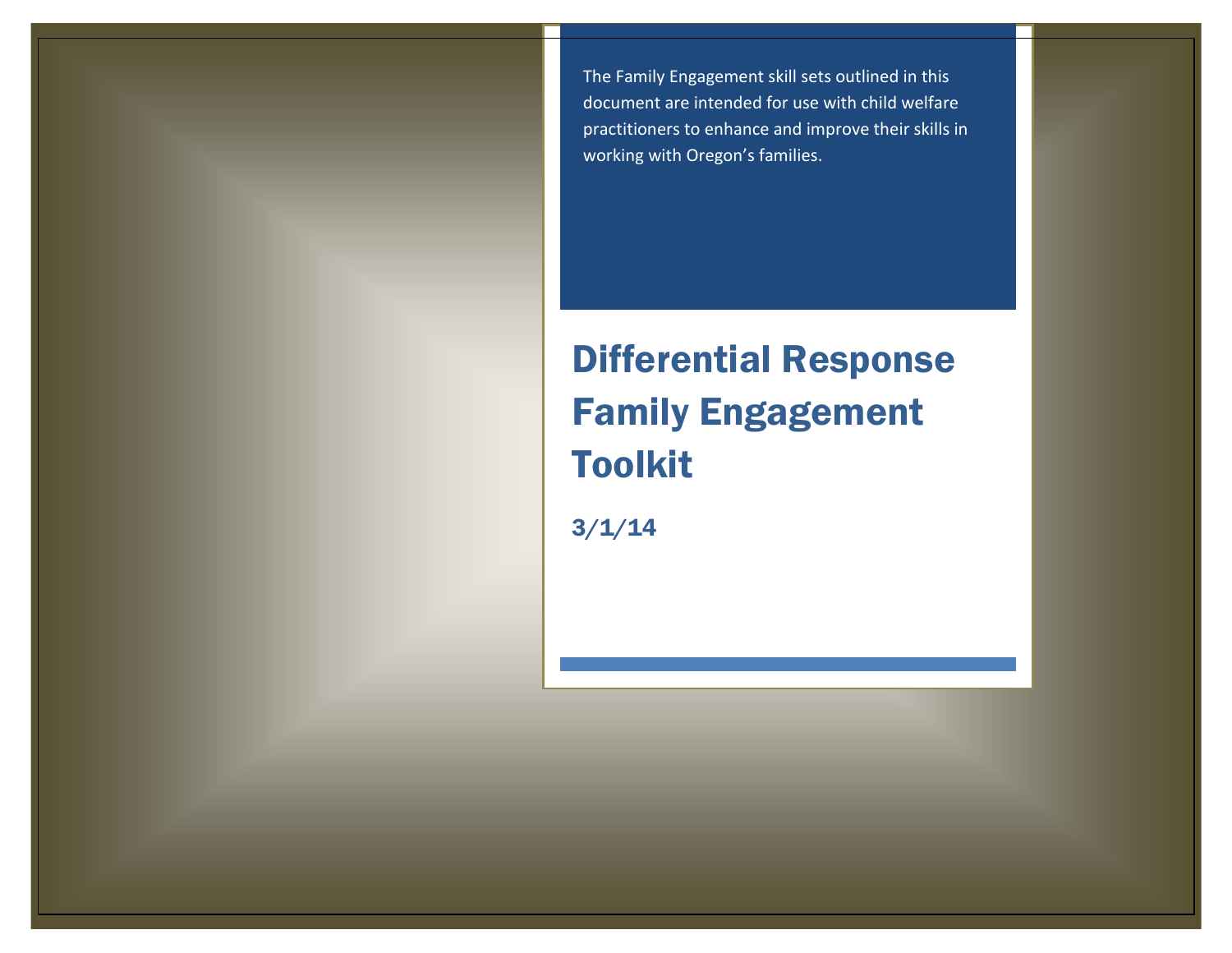### **Child Safety is what we do, family engagement is how we do it!**

**"The relationship established between worker and client is key to the success of any intervention. Empowerment-based practice requires one to redefine the helping process as one of 'shared power' and 'power with,' and as 'participant driven,' with the professional becoming a 'facilitator' or resource rather than a director. Roles and responsibilities become mutual and shared. In this practice, clients and workers act as partners. Rather than owners of problems, clients are seen as resources" Gutierrez, Parsons and Cox (1998).**

Family engagement under Oregon's Differential Response recognizes that families are experts on their own families and therefore need to be included in all aspects of decision making. Families are treated with respect and genuineness through the collaborative and partnering process of engagement. The goal is to assist families in keeping their children safe and thriving in their identified communities.

Family engagement depends on a clear understanding and application of these core principles:

- Everyone desires respect
- Everyone needs to be heard and understood
- Everyone has strengths
- Judgments can wait
- Partners share power
- Partnership is a process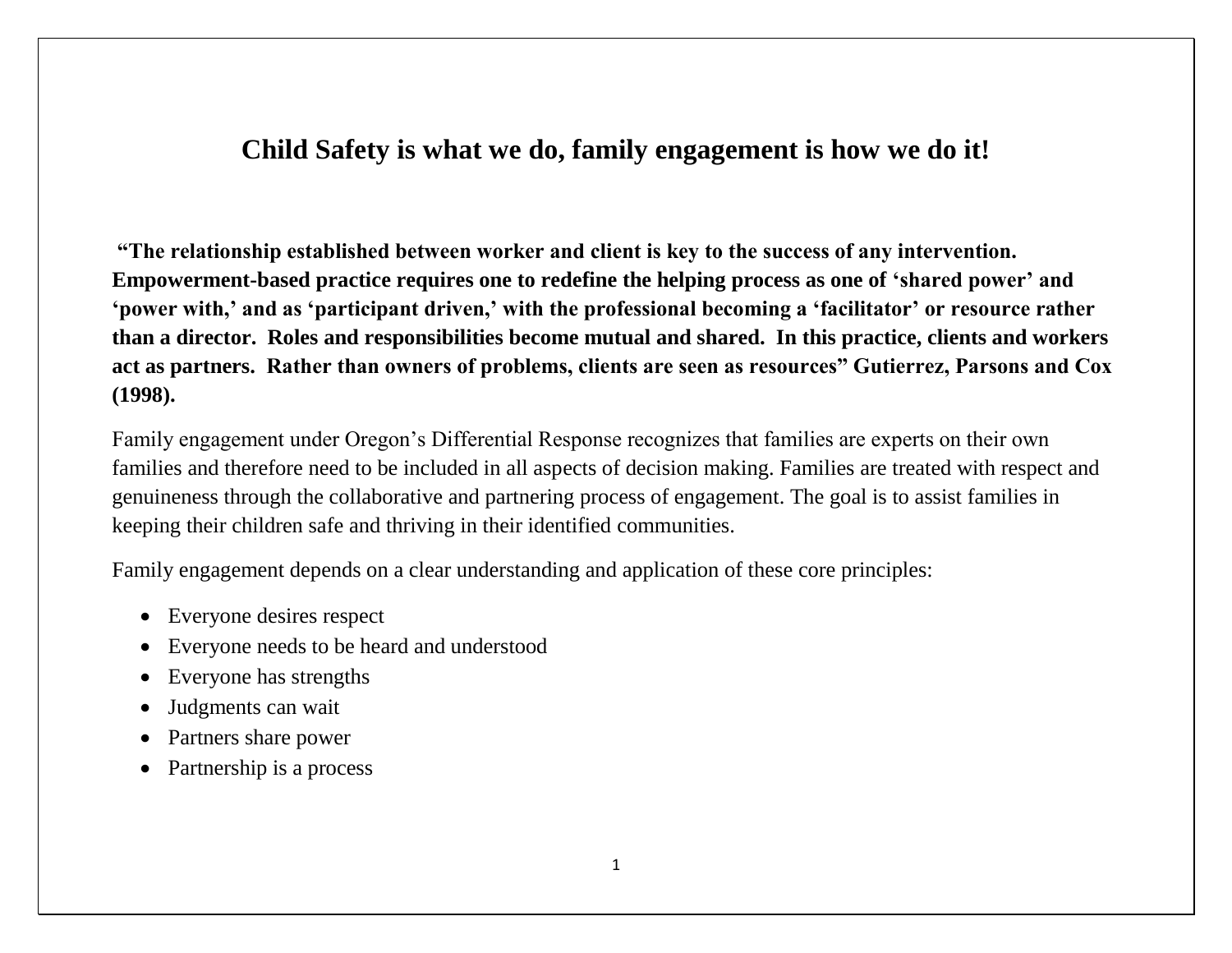Engagement is a professional helping process that occurs over time and proceeds developmentally. The phases can be defined as follows:

- Pre-engagement involves knowing your own strengths, challenges, and biases.
- Active engagement is the steps we take to empower families.
- Reaching mutual understanding is how we exchange information to decide how we can partner together.
- Taking action is partnering with the family, when child safety would not be jeopardized.
- The decision to continue to engage is the family's, and is often impacted by the relationship built with the practitioner.

Family Engagement can be enhanced and demonstrated through key practice skill sets. These skill sets offer an opportunity to allow dialogue for clinical supervision, to practice and refine these skills daily with families, and to create an avenue for dialogue and continuous improvement among and between community partners.

Ten skill sets have been defined and all are equally important.

#### **Engaging**

Engaging is the ongoing ability to establish and sustain a genuinely supportive relationship with the family while developing a partnership, establishing healthy boundaries and maintaining contact as mutually negotiated.

**Assessing**

Gathering information about reported safety concerns and the needs of the family, evaluating the relevance of that information, and identifying family strengths and community resources that may be applied to address any safety concerns and needs.

#### **Partnering**

Respectful and meaningful collaboration with families to achieve shared goals.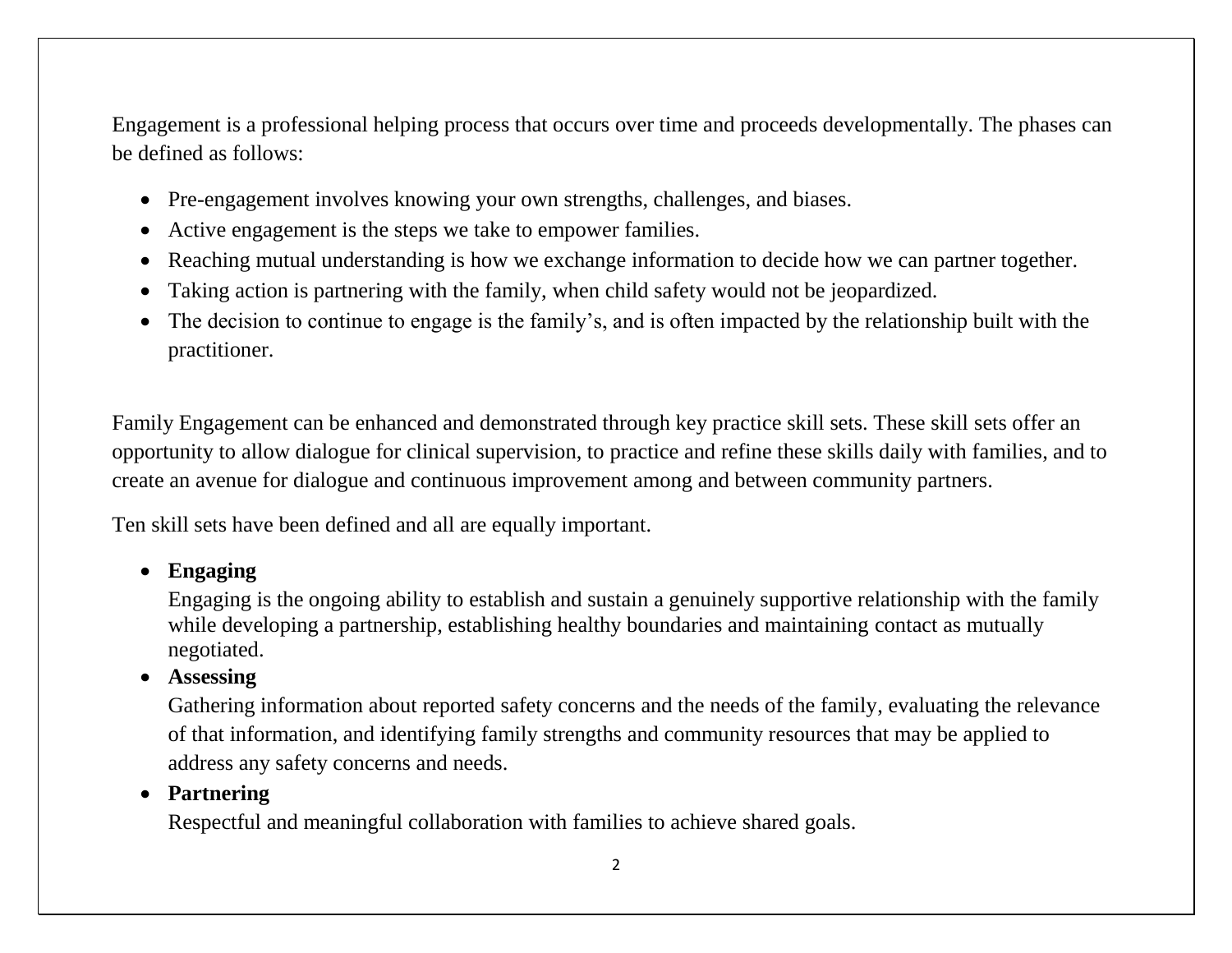Setting goals, developing strategies and outlining tasks and schedules to accomplish the goals derived from the engaging, assessing and partnering process.

### **Evaluating**

Monitoring outcomes of plans and services to determine if the desired goals are being achieved, and if not, using this information to reconsider goals and strategies developed.

### **Implementing**

Identifying and applying the most effective and culturally appropriate services, resources and processes to meet the goals established in the planning stage.

#### **Advocating**

Recognizing individual or group needs, providing intervention on behalf of a client or client group, communicating with decision-makers, and initiating actions to secure or enhance a needed service, resource or entitlement.

#### **Communicating**

Effectively sending and receiving information within the appropriate cultural context. Methods include verbal, nonverbal, electronic and written communication.

#### **Demonstrating cultural and diversity competence**

Interacting with families without making assumptions; respecting and learning from the unique characteristics and strengths of the family while acknowledging and honoring the diversity within and across cultures; and applying these skills to the partnership with the family and the options made available to them.

### **Collaborating**

Establishing and maintaining mutually beneficial and well-defined relationships with community partners to achieve the goals of safety, permanence and well-being for children and families.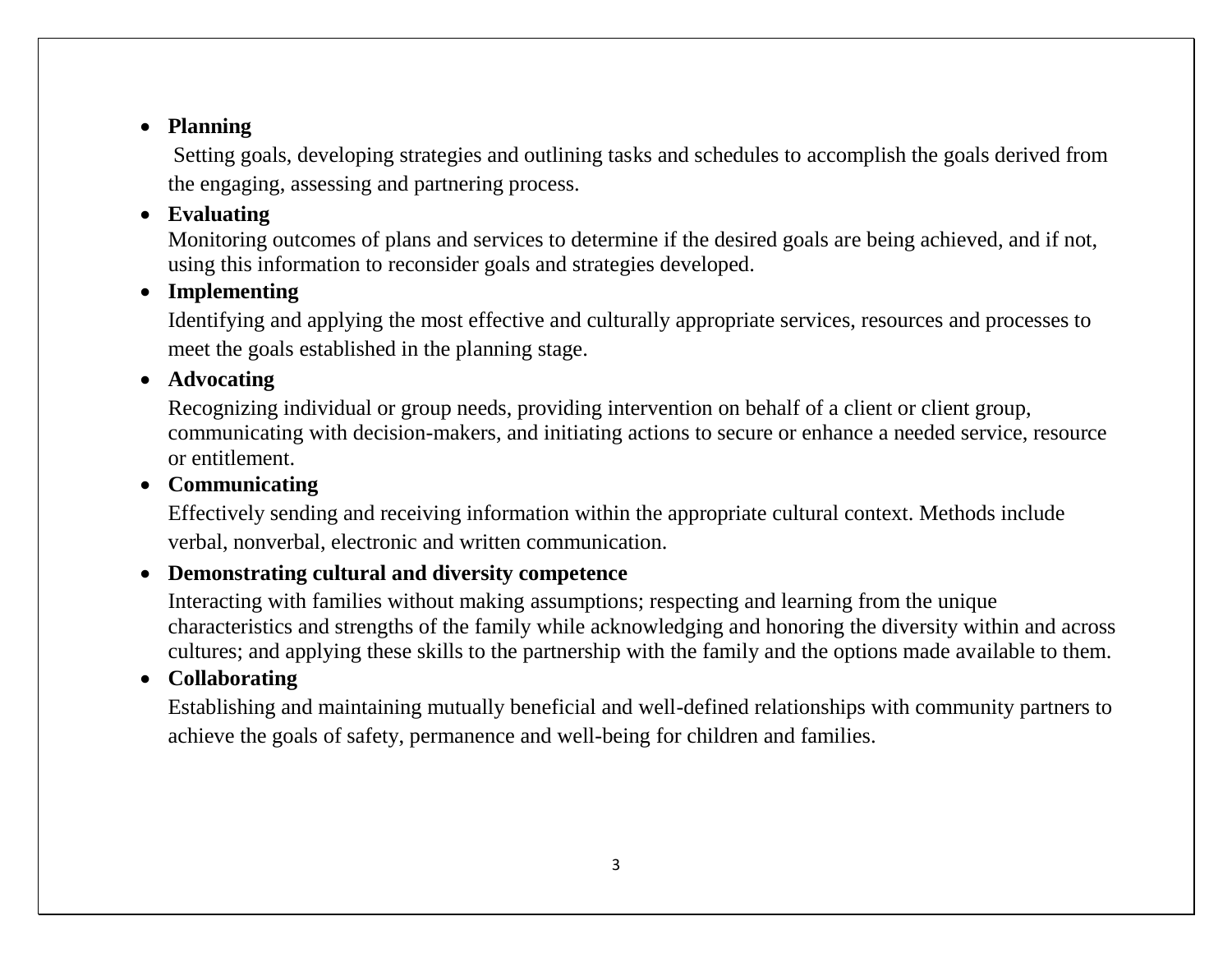Each of these skill sets has three levels of assessment for staff: Active Engagement, Inconsistent Engagement, and Disengagement. Each skill set has examples of specific criteria for these levels to allow an opportunity to learn through a variety of settings, such as training, clinical supervision, group supervision, Quarterlies, etc.

#### **Active Engagement**

Child welfare practitioners in this category are able to apply required skills and abilities to a wide range of settings and contexts. They use these skills consistently and independently, and sustain them over time while continuing to grow and improve in their position. Words used to describe ideal activities may include "consistently," "all the time" and "in a broad range of contexts".

#### **Inconsistent Engagement**

Child welfare practitioners in this category are able to apply required skills and abilities, but in a more limited range of settings and contexts. They use these skills inconsistently or need supervisor consultation or coaching to successfully apply skills. A coaching agenda that targets particular skills for improvement would be beneficial in this category. Words used to describe developmental activities may include "some of the time," "somewhat consistent" and "in a limited range of contexts."

#### **Disengagement**

Child welfare practitioners in this category are not able to implement required skills or abilities in any context. Words used to describe unacceptable activities may include "none of the time" or "inconsistently."

These skill sets are foundational to both internal and external training and continuous quality practice improvement. They are part of the DR procedures, and to be used as the foundation for discussions in the community.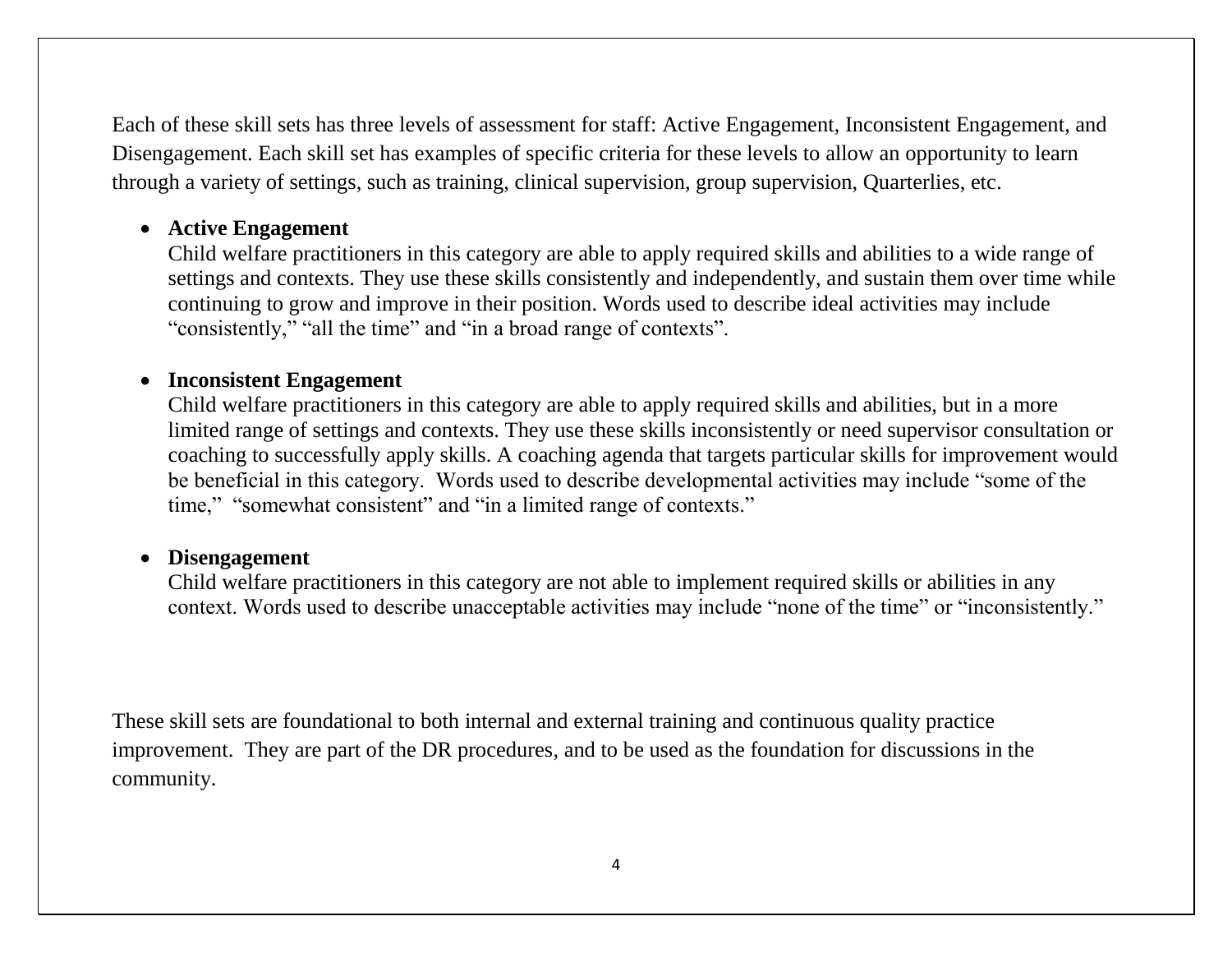*Effectively joining with the family to establish common goals concerning child safety, well-being and permanency.*

Engaging is the ongoing ability to establish and sustain a genuinely supportive relationship with the family while developing a partnership, establishing healthy boundaries and maintaining contact as mutually negotiated.

"Engagement is about motivation and empowering families to recognize their own needs, strengths and resources and to take an active role in changing things for the better. Engagement is what keeps families working in the long and sometimes slow process of positive change… Research suggests that engagement in a helping relationship may be related to spending time with clients, communicating clearly, providing positive reinforcement and emphasizing client strengths."

--Steib, 2004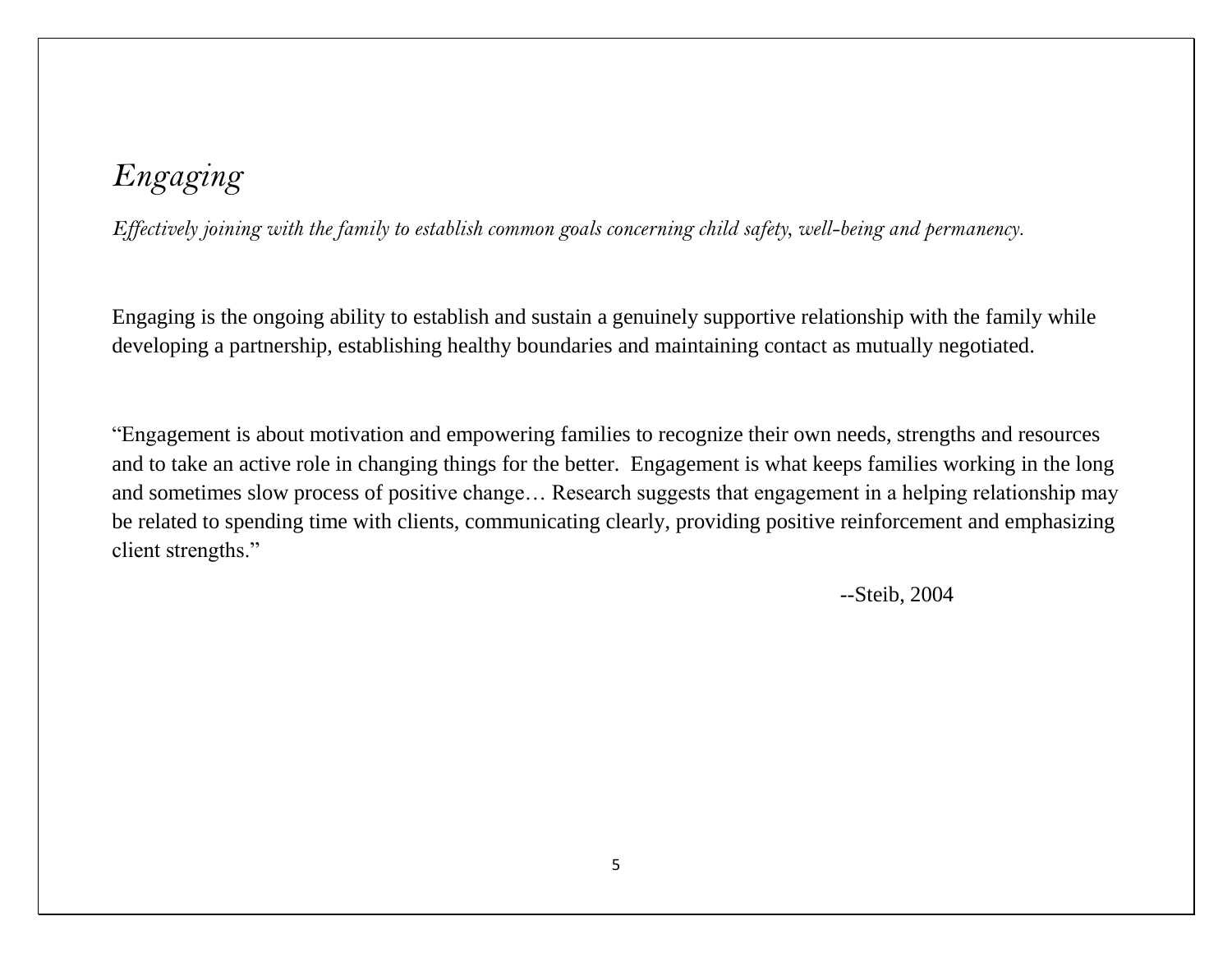| <b>Active Engagement</b>                                                                                                                                                                                                                                                                                                                                                                                                                      | <b>Inconsistent Engagement</b>                                                                                                                               | <b>Disengagement</b>                                                                                                                                                                                                                                                                                       |
|-----------------------------------------------------------------------------------------------------------------------------------------------------------------------------------------------------------------------------------------------------------------------------------------------------------------------------------------------------------------------------------------------------------------------------------------------|--------------------------------------------------------------------------------------------------------------------------------------------------------------|------------------------------------------------------------------------------------------------------------------------------------------------------------------------------------------------------------------------------------------------------------------------------------------------------------|
| Calls the family to schedule the first<br>appointment, unless a significant safety<br>concern requires an unannounced home<br>visit. Drop-in visits are used sparingly<br>and only with a specific purpose that is<br>clearly documented in the case record. If<br>a drop-in visit is necessary because the<br>family does not have a phone, worker will<br>ask family about their preference for<br>scheduling the future assessment visits. | Usually calls the family to schedule<br>the first appointment; will sometimes<br>use drop-in visits to meet timeframe<br>mandates.                           | Regularly conducts unannounced, drop-<br>in home visits to initiate contact.                                                                                                                                                                                                                               |
| Uses language that shows respect (such as<br>asking each family member how they<br>would like to be addressed – first name,<br>Mr./Mrs., nickname, etc).                                                                                                                                                                                                                                                                                      | Avoids language that tends to inflame<br>(such as "victim," "perpetrator,"<br>"abusive," "neglectful," "poor<br>parenting," "dirty home," "drug<br>addict"). | Uses language that is judgmental or<br>authoritative in communication with the<br>family.<br>Uses labels or language that reflects<br>stereotypes or belittles the family's<br>culture, history, situation or behaviors.<br>Uses abbreviations or technical language<br>without explaining their meanings. |
| Respects the family choices when<br>scheduling contact; incorporates family's<br>preferences for day, time and location for<br>the assessment visit (unless a significant                                                                                                                                                                                                                                                                     | Determines a time and date for the<br>visit and asks the family if this is<br>mutually agreeable. Arrives at the<br>appointment on time for scheduled        | Schedules visits primarily according to<br>the worker's convenience for time and<br>location, or fails to ensure that visits<br>occur within policy guidelines; regularly                                                                                                                                  |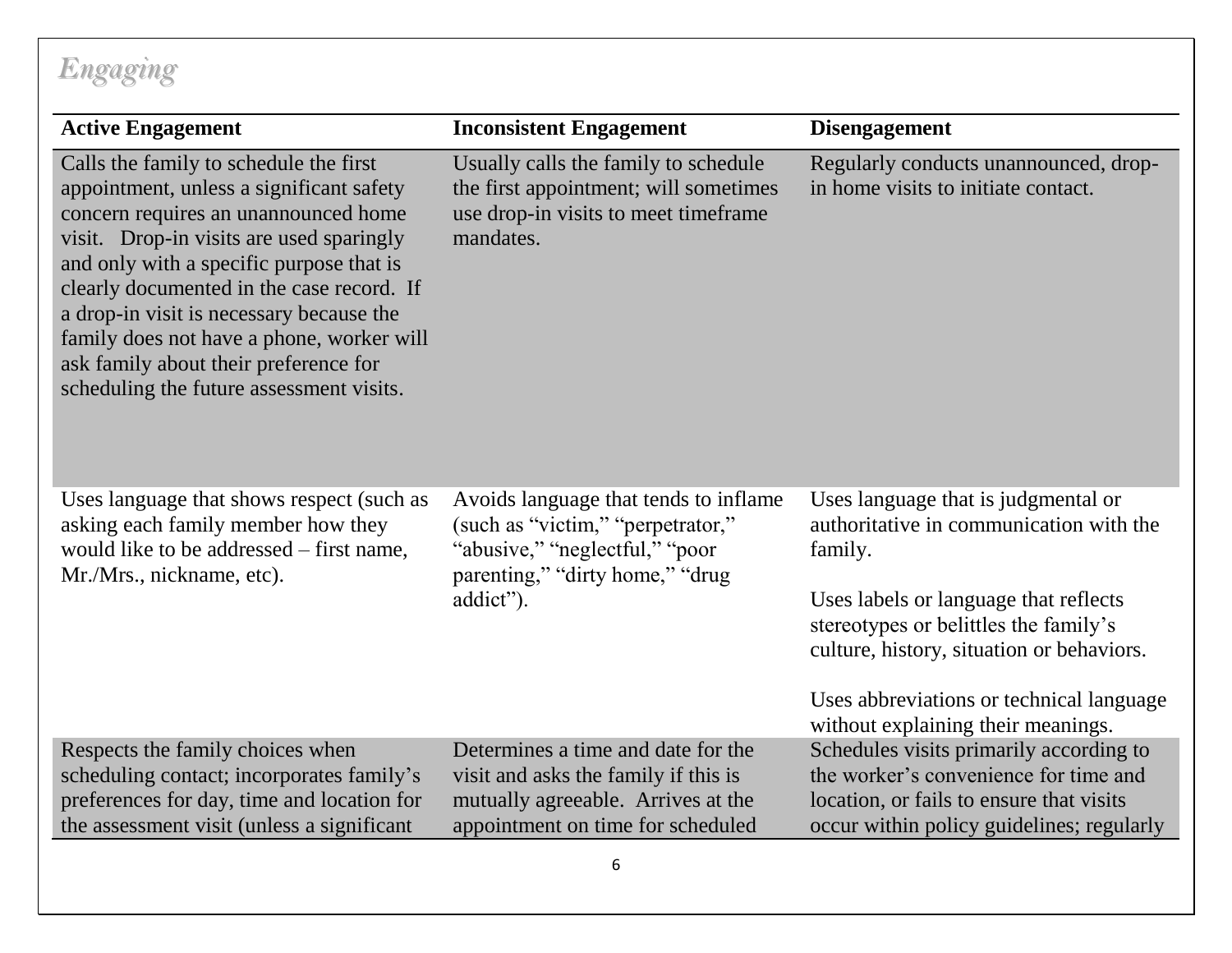| safety concern is present); schedules initial<br>contact within policy requirements; asks<br>family about contact preferences, such as<br>phone, email or text.                                                        | contact; avoids cancellation of<br>appointments. Inconsistently or<br>selectively asks the family about<br>contact preferences.                                                                         | misses appointments with families<br>without notifying the family; does not<br>ask the family about contact preferences.                                                                                                                                                                                         |
|------------------------------------------------------------------------------------------------------------------------------------------------------------------------------------------------------------------------|---------------------------------------------------------------------------------------------------------------------------------------------------------------------------------------------------------|------------------------------------------------------------------------------------------------------------------------------------------------------------------------------------------------------------------------------------------------------------------------------------------------------------------|
| Uses protective authority only when<br>necessary; engages law enforcement<br>authority only when necessary to ensure<br>child or worker safety.                                                                        | Overuses protective authority to<br>ensure child or worker safety.                                                                                                                                      | Primarily uses protective authority; does<br>not balance protective authority with<br>engaging families in a collaborative<br>relationship. Demeanor with families is<br>authoritative. Regularly uses law<br>enforcement to gain access to the child,<br>even when child safety is not an<br>immediate concern. |
| Recognizes and verbalizes to the family<br>members their strengths and skills.                                                                                                                                         | Recognizes and verbalizes to the<br>family members their obvious<br>strengths and skills but does not<br>consistently recognize underlying to<br>less obvious family strengths, skills or<br>resources. | Discusses only family challenges or<br>problems and fails to recognize family<br>strengths or resources that could be<br>leveraged to address areas of concern.                                                                                                                                                  |
| Effectively uses strategies detailed to<br>continuously explore and address family<br>resistance and encourage participation and<br>collaboration.                                                                     | Inconsistently or selectively uses<br>strategies detailed in this profile to<br>encourage participation and<br>collaboration when encountering<br>family resistance.                                    | Routinely avoids using strategies to<br>address and respond to family resistance,<br>or prematurely intervenes when the<br>family demonstrates resistance.                                                                                                                                                       |
| Listens actively to each family member<br>and solicits perspectives from all involved;<br>summarizes for the family members what<br>the worker understood them to say and<br>encourages the family to tell their story | Listens and sometimes seeks<br>perspectives from family members;<br>avoids assumptions; asks open-ended<br>follow-up questions to clarify<br>information.                                               | Communication consists mostly of<br>worker informing the family about<br>his/her assessment conclusions and<br>recommendations for services, without<br>soliciting meaningful input from the                                                                                                                     |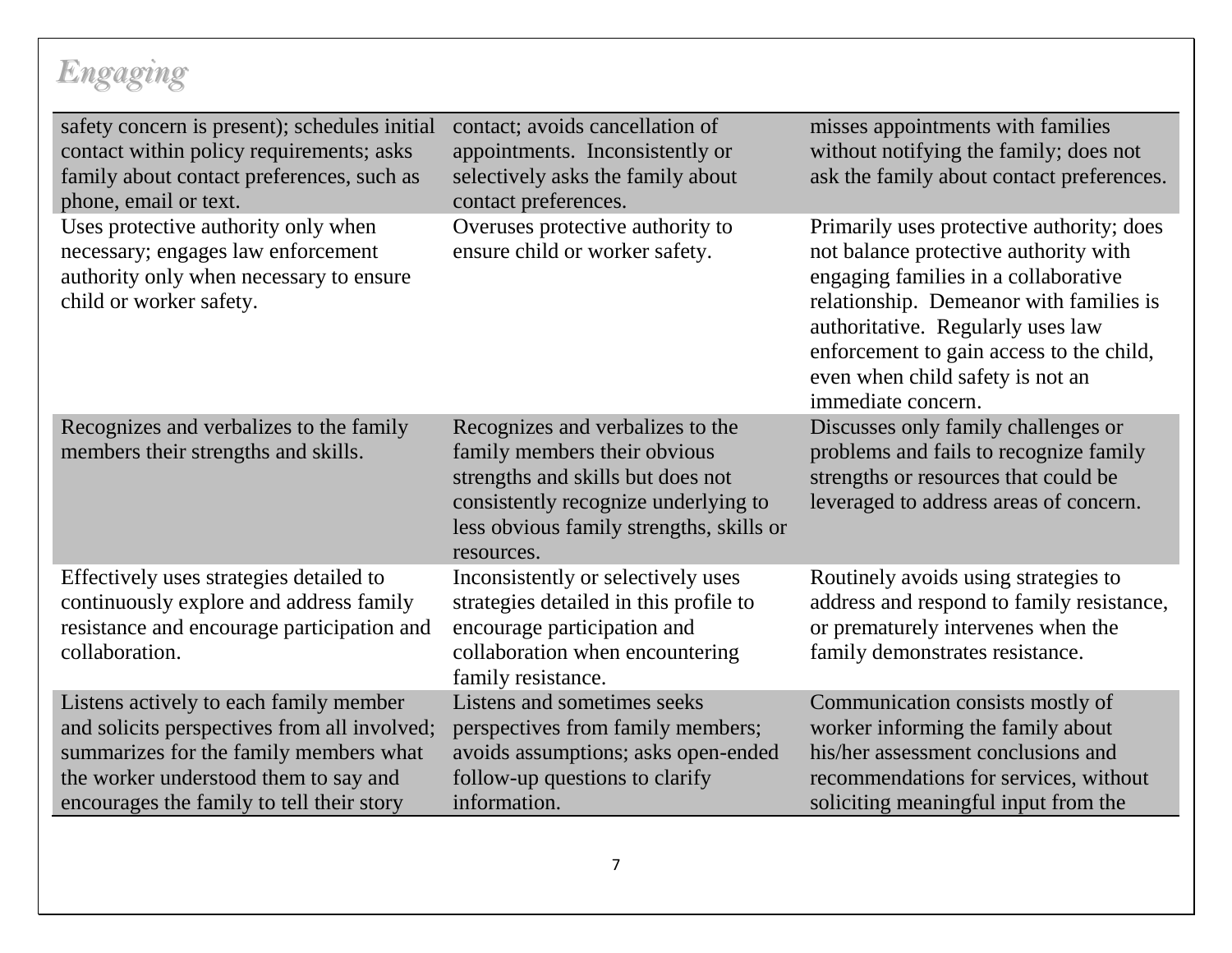| without interruption by allowing the<br>family members to speak more than the<br>worker.                                                                                                                                                                                                                                                  |                                                                                                                                                                                                                                                                                        | family. Interprets the family's statements<br>from the worker's perspective and/or<br>summarizes inaccurately for the family.<br>Demonstrates indifference about the<br>family members' voices in their story.         |
|-------------------------------------------------------------------------------------------------------------------------------------------------------------------------------------------------------------------------------------------------------------------------------------------------------------------------------------------|----------------------------------------------------------------------------------------------------------------------------------------------------------------------------------------------------------------------------------------------------------------------------------------|------------------------------------------------------------------------------------------------------------------------------------------------------------------------------------------------------------------------|
| Actively involves children and parents or<br>caregivers in all aspects of planning using<br>activities and techniques with family<br>members individually or together as<br>appropriate to the case situation.                                                                                                                            | Uses engagement activities or<br>strategies inconsistently throughout<br>the life of the case.                                                                                                                                                                                         | Avoids interactions with family; does not<br>involve family members in assessment,<br>case planning, decision making or<br>service plan implementation. Does not<br>discuss progress or point out family<br>strengths. |
| Returns family phone calls within one<br>business day.                                                                                                                                                                                                                                                                                    | Inconsistently returns family phone<br>calls within one business day.                                                                                                                                                                                                                  | Takes more than two business days to<br>return family phone calls.                                                                                                                                                     |
| Informs the family about what to expect<br>from the agency, both verbally and in<br>writing, including caseworker and<br>supervisor contact information and who to<br>contact if the caseworker is unavailable.<br>Also provides the family with information<br>about Alternative Response and/or<br><b>Traditional Response options.</b> | Provides written information to the<br>family about what to expect from the<br>agency, but inconsistently provides<br>verbal explanation.<br>Inconsistently provides written<br>information to the family about what<br>to expect from the agency, but<br>provides verbal explanation. | Does not inform the family about what to<br>expect; does not provide family with<br>contact information or sufficient<br>information about the Alternative<br>Response and/or Traditional Response<br>pathway.         |
| Discusses with the family the roles and<br>responsibilities of DHS, community<br>providers and other team members.                                                                                                                                                                                                                        | Inconsistently or incompletely<br>discusses with the family the roles and<br>responsibilities of DHS, community<br>providers and other team members.                                                                                                                                   | Omits discussion with the family<br>regarding the roles and responsibilities of<br>DHS, community providers and other<br>team members.                                                                                 |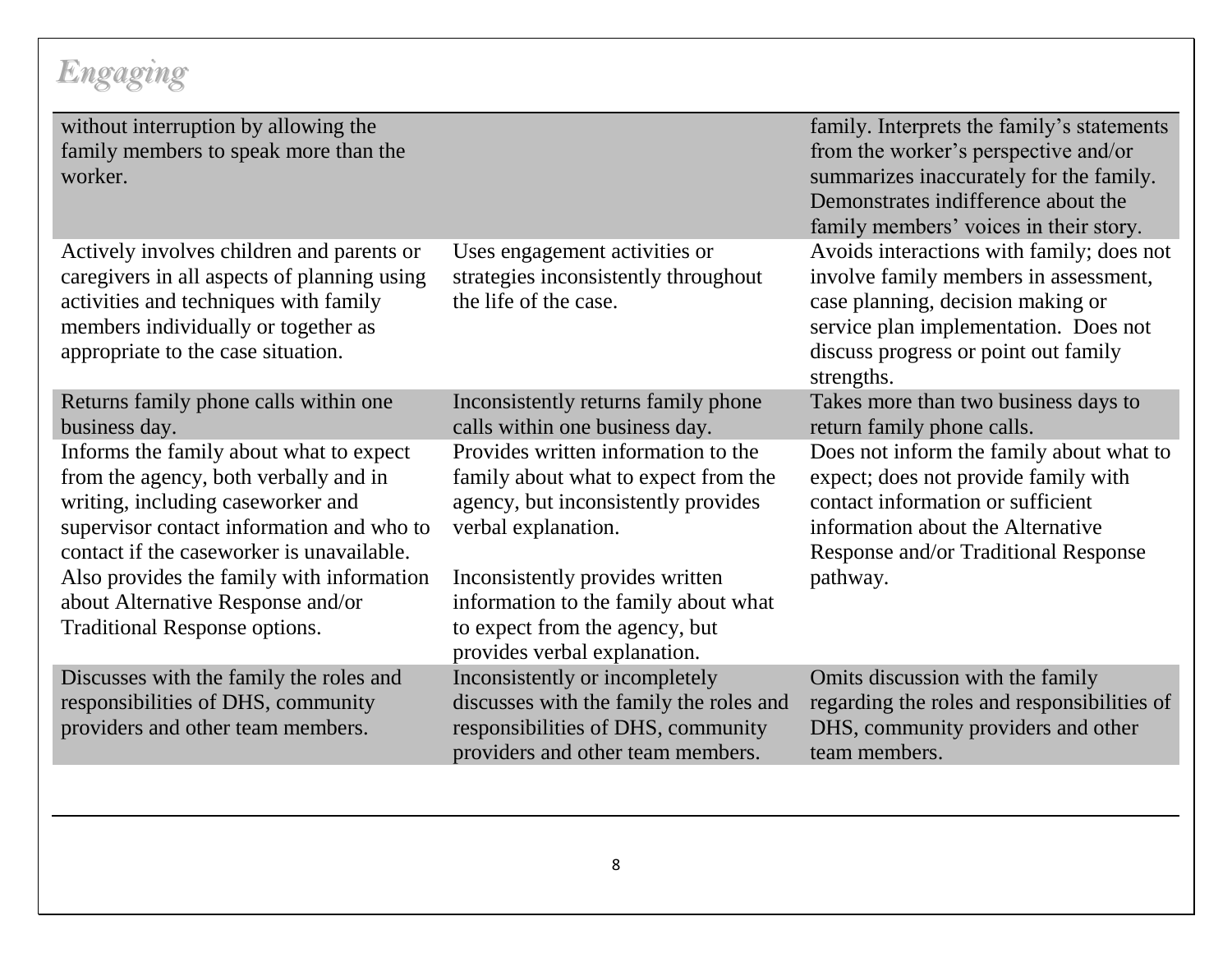Actively listens and recognizes the unique aspects of a family's culture. Open to learning and asking questions about the family's culture. Gathers information and seeks professional learning opportunities regarding populations of the community they are serving. Engages partners and resources that reflect the cultural needs of a family.

Listens and sometimes recognizes the unique aspects of a family's culture. Occasionally open to learning and asking questions about the family's culture. Occasionally gathers information and seeks professional learning opportunities regarding populations of the community they are serving. Often reflects personal cultural preferences. Sometimes engages partners that reflect the cultural needs of a family.

Mostly reflects personal cultural preferences. Rarely open to learning and asking questions about the family's culture. Rarely seeks learning opportunities to expand cultural knowledge. Lacks knowledge and rarely engages partners and resources that meet the cultural needs of a family.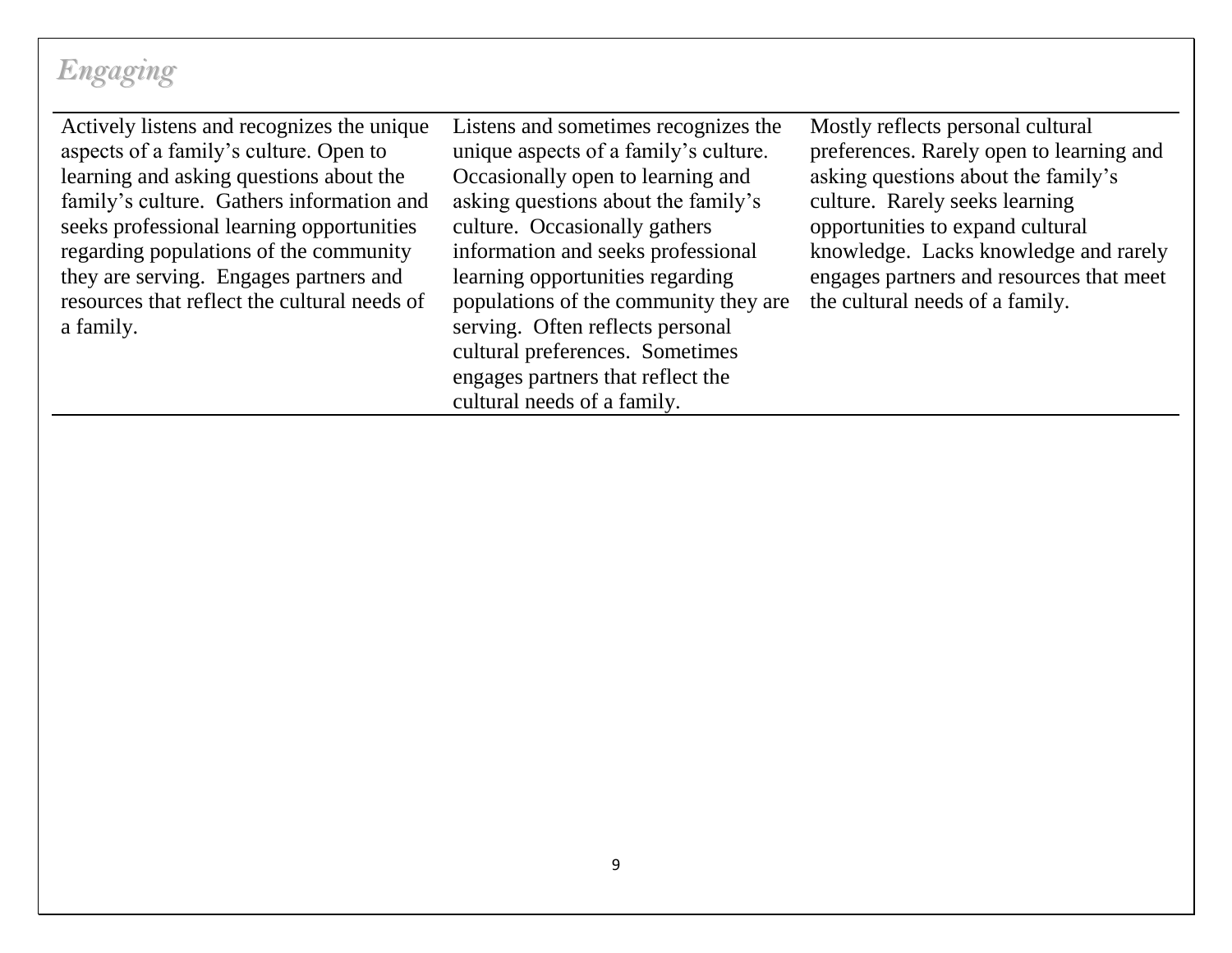### *Assessing*

*Gathering information about reported safety concerns and family needs, evaluating the relevance of that information, and identifying family strengths and community resources that may be applied to address those safety concerns and needs.*

In Oregon's Differential Response system, a comprehensive safety assessment is completed with all families, regardless of the initial response track assignments. In addition, the Strengths and Needs Assessment may be completed by a service provider in either response track. The safety assessment is the process of gathering accurate, comprehensive information to identify the presence or absence of safety threats and documenting the information using the six domains outlined in the Oregon Safety Model. The Strengths and Needs Assessment helps identify gaps and resources necessary to enhance the family's capacity to meet the needs of their children. When the assessment process is done well, the result is a clear, objective, and detailed picture of child safety and family needs including child vulnerabilities related to safety, permanence and well-being; and the strengths and protective capacities of the family. The assessment process must inform next steps with the family, including safety planning, service planning, service provision and/or service termination. Assessment is not a single event or point in time; it begins at the time of first contact with the family and continues until the identified family goals or expected outcomes are achieved.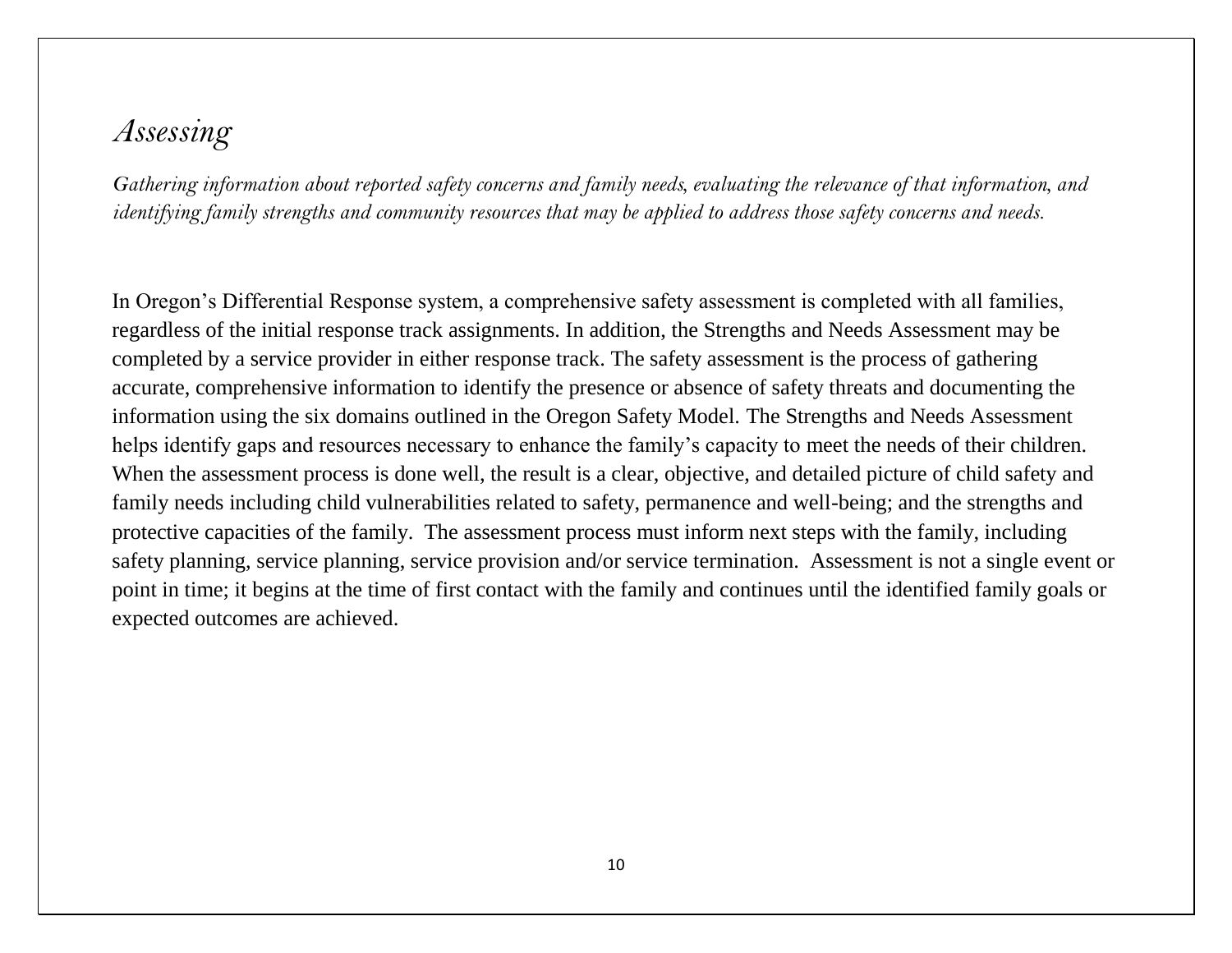## *Assessing*

| <b>Active Engagement</b>                                                                                                                                                                                                                                                                                                                                                          | <b>Inconsistent Engagement</b>                                                                                                                                                                                                                                                                                                        | <b>Disengagement</b>                                                                                                                                                                                                                                       |
|-----------------------------------------------------------------------------------------------------------------------------------------------------------------------------------------------------------------------------------------------------------------------------------------------------------------------------------------------------------------------------------|---------------------------------------------------------------------------------------------------------------------------------------------------------------------------------------------------------------------------------------------------------------------------------------------------------------------------------------|------------------------------------------------------------------------------------------------------------------------------------------------------------------------------------------------------------------------------------------------------------|
| Conducts an assessment of child safety<br>with all family members present, unless<br>separate interviews are indicated or<br>required by Oregon Administrative Rules,<br>and jointly plans with the family for any<br>immediate safety needs.                                                                                                                                     | Conducts an assessment of the child<br>safety with the caregiver and the child<br>present, and addresses any immediate<br>safety needs both with and without<br>family input.                                                                                                                                                         | Conducts the initial assessment with<br>minimal or no family participation. Pays<br>insufficient attention to the child's safety<br>concerns.                                                                                                              |
| Gathers, includes, and considers all of the<br>family members' perceptions of their<br>strengths and the issues or problems they<br>are facing, even if they are unable to<br>recognize how the issues or problems<br>create risk and/or safety threats for<br>children.                                                                                                          | Gathers, includes, and considers<br>family members' perceptions of their<br>strengths and issues, but efforts are<br>inconsistent or not thorough.<br>Inconsistently prompts the family to<br>provide additional information.                                                                                                         | Does not gather, include or consider<br>assessment information from family<br>members and/or does not include their<br>perspectives about presenting issues,<br>problems or strengths. Does not prompt<br>the family to provide additional<br>information. |
| Gathers, includes, and considers detailed<br>information from family members about<br>the alleged incident of child maltreatment.                                                                                                                                                                                                                                                 | Inconsistently gathers, includes, and<br>considers detailed information from<br>family members about the alleged<br>incident of child maltreatment. Does<br>not always ask clarifying questions of<br>the family.                                                                                                                     | Does not gather, include, or consider<br>detailed information from family<br>members about the alleged incident of<br>child maltreatment. Reaches conclusions<br>without supporting information.                                                           |
| Gathers thorough information from<br>relevant sources (school, kin, service<br>providers, etc.) to assess safety, risk, and<br>strengths; provide supportive services;<br>and, as indicated, determine a disposition.<br>Respects the family's privacy and<br>exercises discretion in interviewing and<br>gathering information specific to the<br>family and allegation of child | Inconsistently and/or incompletely<br>gathers information from collateral<br>and other relevant sources.<br>Understands privacy issues at times,<br>but demonstrates inability to balance<br>the need for information with the<br>privacy of the family.<br>Occasionally gathers information from<br>sources that are not critical to | Gathers information in a limited manner.<br>Seeks or gathers information about<br>family members without specific focus,<br>parameters or respect for privacy.                                                                                             |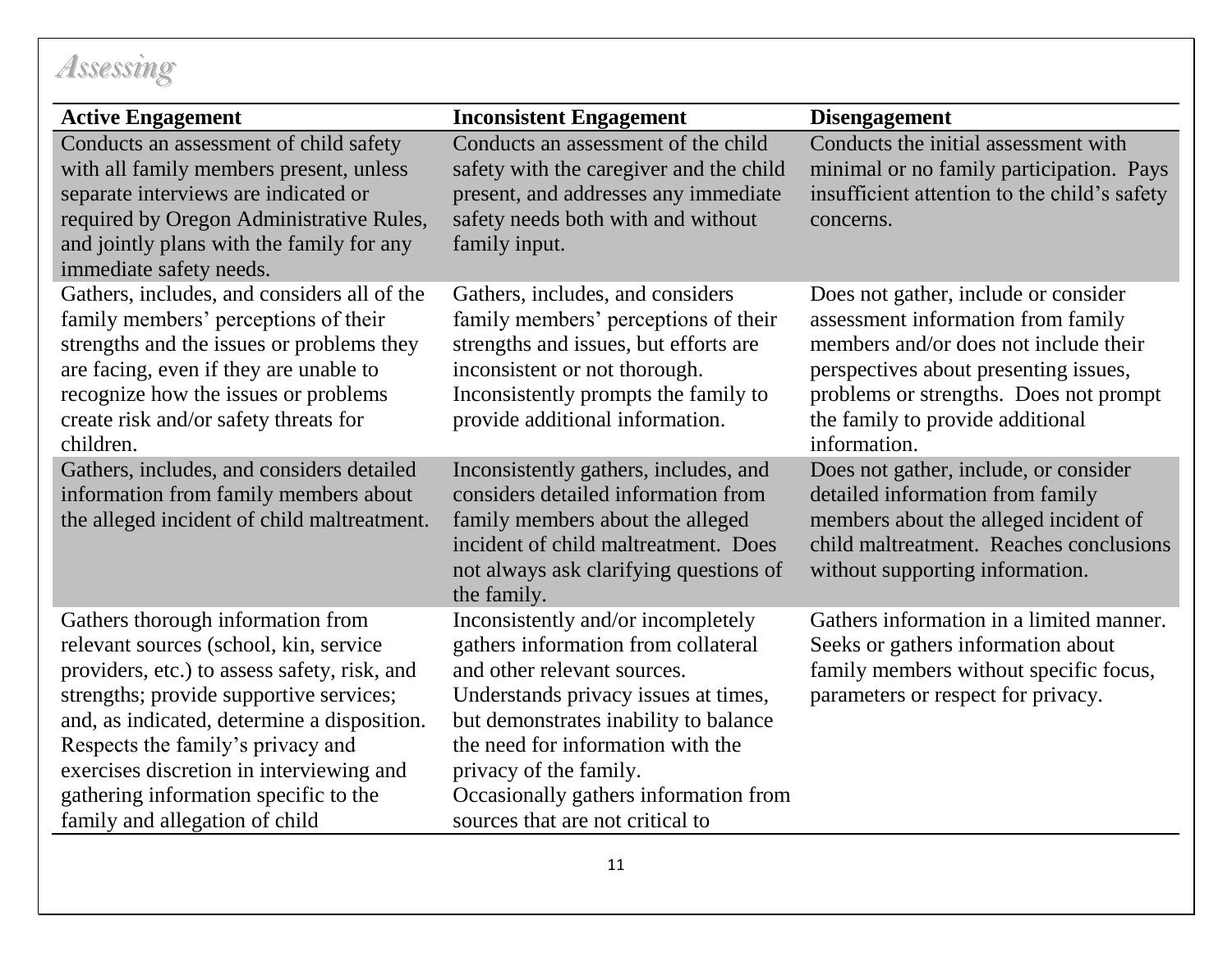# *Assessing*

| maltreatment.                                                                                                                                                                                                                                                                            | assessing safety, risk, or disposition<br>determination.                                                                                                                                                                                                                                                                     |                                                                                                                                                                                                                                                                                                                                                                                          |
|------------------------------------------------------------------------------------------------------------------------------------------------------------------------------------------------------------------------------------------------------------------------------------------|------------------------------------------------------------------------------------------------------------------------------------------------------------------------------------------------------------------------------------------------------------------------------------------------------------------------------|------------------------------------------------------------------------------------------------------------------------------------------------------------------------------------------------------------------------------------------------------------------------------------------------------------------------------------------------------------------------------------------|
| Gathers detailed information regarding<br>factors known to create safety threats and<br>substantial risk to children (such as<br>domestic violence, mental health issues,<br>substance abuse) and the underlying<br>causes of behavior and history as relevant<br>to child maltreatment. | Gathers information that sometimes<br>lacks sufficient detail regarding factors<br>known to create safety threats and<br>substantial risk to children (such as<br>domestic violence, mental health<br>issues, substance abuse) and the<br>underlying causes of behavior and<br>history as relevant to child<br>maltreatment. | Pays insufficient attention to factors<br>known to create safety threat and<br>substantial risk to children (such as<br>domestic violence, mental health issues,<br>substance abuse). Often focuses only on<br>the incident resulting in DHS<br>involvement. Does not gather<br>information regarding underlying causes<br>of behavior and history as relevant to<br>child maltreatment. |
| Gathers detailed information about<br>individual, family and environmental<br>strengths and protective capacities that can<br>mitigate risk.                                                                                                                                             | Gathers information about individual,<br>family and environmental strengths<br>and protective capacities that can<br>mitigate risk, but this information<br>sometimes lacks sufficient detail.                                                                                                                               | Does not gather information regarding<br>individual, family and environmental<br>strengths and protective capacities that<br>can mitigate risk.                                                                                                                                                                                                                                          |
| Seeks and reassesses safety and risk<br>information at each decision point and at<br>prescribed intervals throughout the<br>family's involvement with DHS.                                                                                                                               | Seeks and reassesses safety and risk<br>information primarily at prescribed<br>intervals and occasionally at decision<br>points during the family's involvement<br>with DHS.                                                                                                                                                 | Omits (intentionally or unintentionally)<br>or disregards new safety and risk<br>information and/or changes in the<br>family's circumstances during<br>involvement with DHS.                                                                                                                                                                                                             |
| Regularly uses critical thinking during the<br>assessment process. Assesses the validity<br>and relevance of information gathered,<br>suspends judgment until all relevant<br>information is gathered and analyzed;<br>Clearly uses assessment information to                            | Inconsistently uses critical thinking<br>during the assessment process. Does<br>not always collect all relevant<br>information before drawing<br>conclusions. Does not always<br>determine the relevance or                                                                                                                  | Draws conclusions before all relevant<br>information is gathered and analyzed or<br>is unable to formulate conclusions. Does<br>not possess critical thinking skills as<br>evidenced by inability to articulate the<br>relationship between information                                                                                                                                  |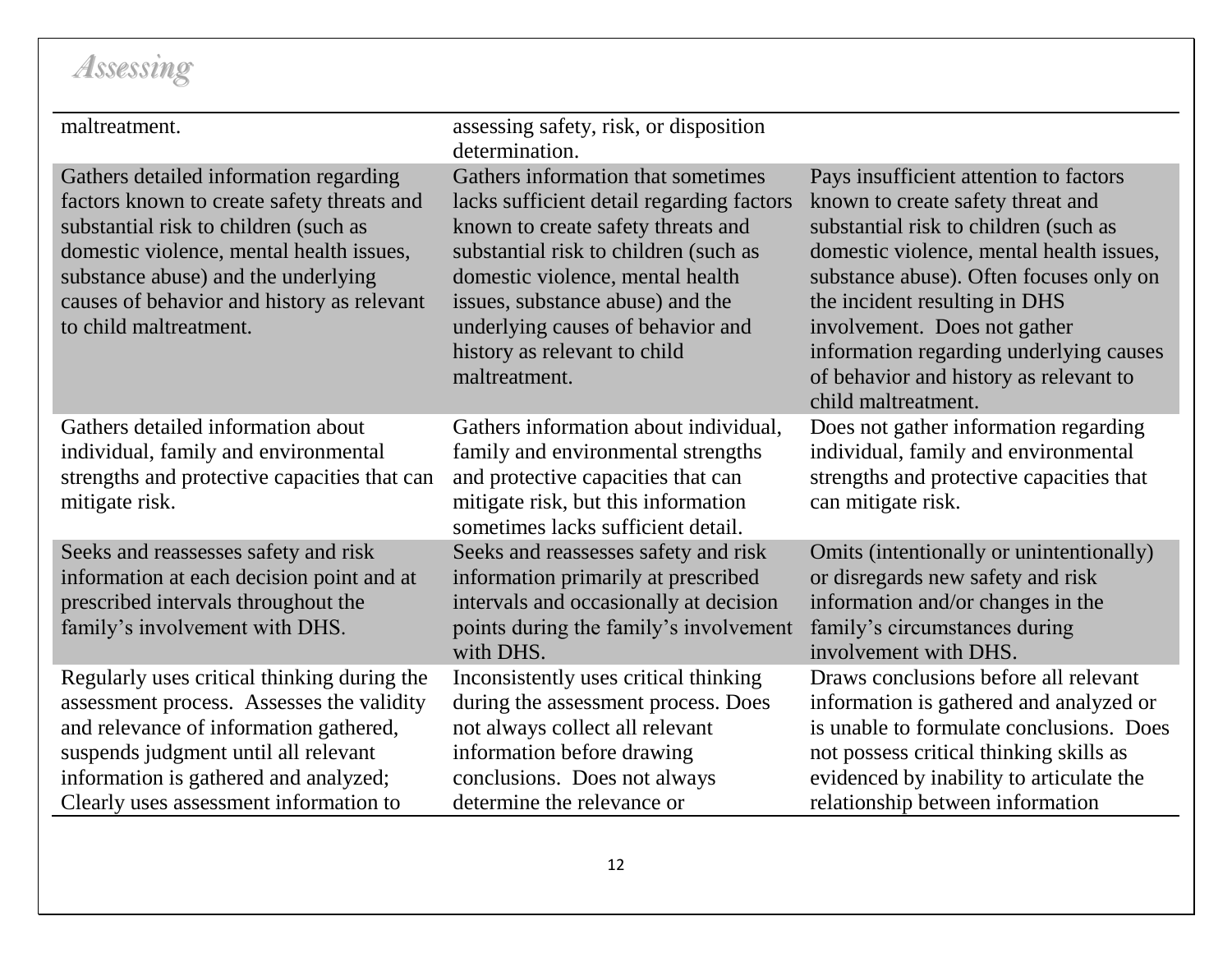#### inform safety planning, disposition determination as appropriate, family service/case planning, and/or case closure. significance of certain details as they relate to child safety and/or family well-being; disposition determination if necessary; identification of appropriate service and supports; and/or planning for case closure. gathered and decision-making, including safety planning, disposition determination if necessary, family service and case planning, and/or case closure. *Assessing*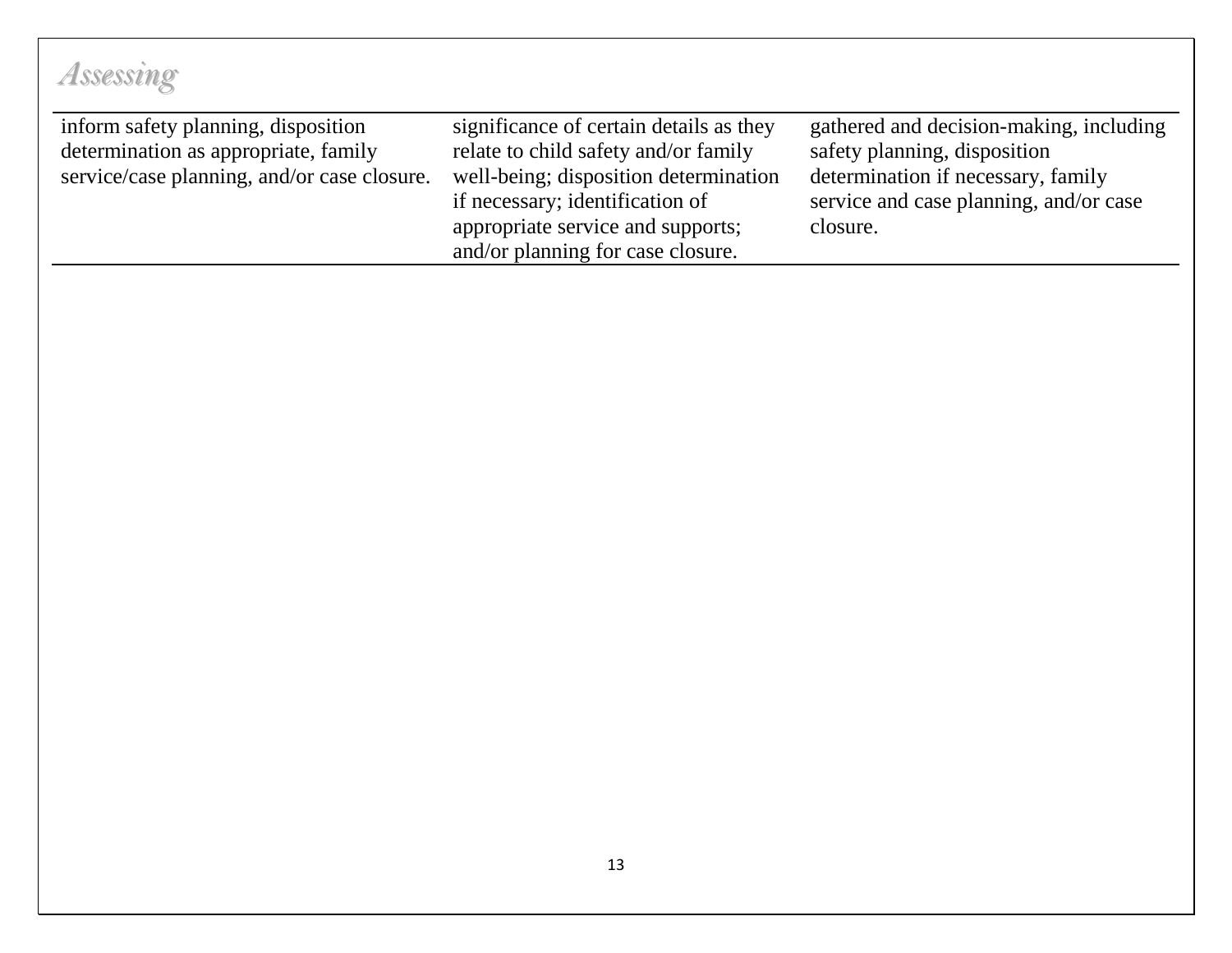*Respectful and meaningful collaboration with families to achieve shared goals and expected outcomes.* 

"Approaching parents as the experts on their own children, listening openly to their concerns and perspective, and seeking solutions with them (rather than providing for them) helps foster a trusting relationship between service providers and parents."

--Child Welfare Information Gateway, 2012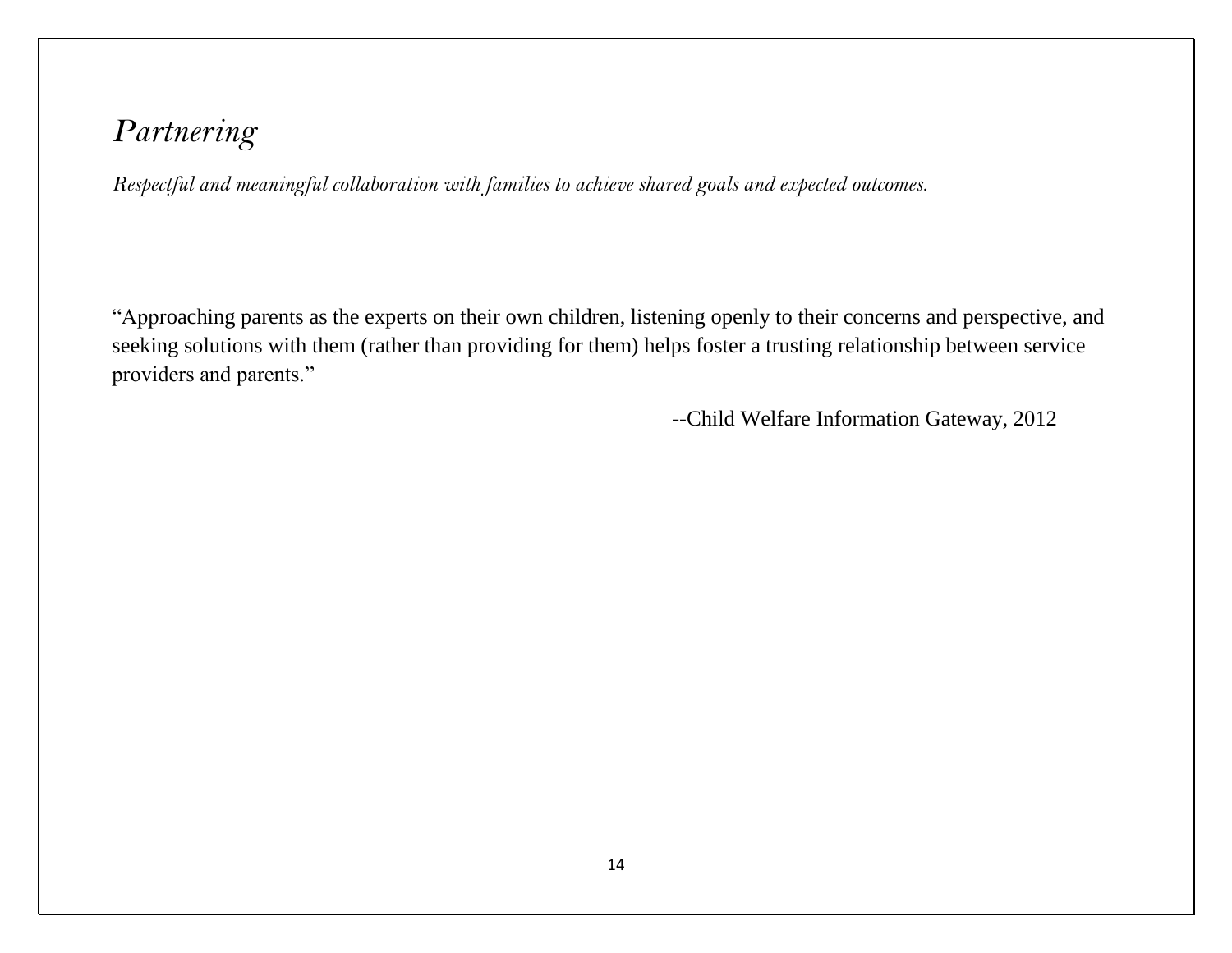| <b>Active Engagement</b>                                                                                                                                                                                                                                            | <b>Inconsistent Engagement</b>                                                                                                                                                                                                                          | <b>Disengagement</b>                                                                                                                                                               |
|---------------------------------------------------------------------------------------------------------------------------------------------------------------------------------------------------------------------------------------------------------------------|---------------------------------------------------------------------------------------------------------------------------------------------------------------------------------------------------------------------------------------------------------|------------------------------------------------------------------------------------------------------------------------------------------------------------------------------------|
| Emphasizes collaboration through<br>language that demonstrates respect,<br>inclusion, validation and encouragement<br>for the family members' primary roles in<br>planning and making decisions for<br>themselves and their children.                               | Inconsistently emphasizes<br>collaboration through language that<br>demonstrates respect, inclusion,<br>validation and encouragement for the<br>family members' primary roles in<br>planning and making decisions for<br>themselves and their children. | Fails to use language that demonstrates<br>respect, inclusion, validation and<br>encouragement for the family. This may<br>include intimidating, blaming or shaming<br>the family. |
| Encourages the family members to<br>identify and select the services and<br>agencies they feel will best meet their<br>individualized needs, and provides the<br>family members with other known<br>services and agencies that they may want<br>to consider.        | Provides the family with a list of<br>agency-identified services and service<br>providers to select from and does not<br>inquire to see if the family has any<br>thoughts on services or providers that<br>were not on the list.                        | Identifies a service or service provider<br>for the family without any discussion of<br>other options.                                                                             |
| Encourages and emphasizes the<br>importance of families participating and<br>engaging in family meetings during home<br>visits and critical junctures in the life of<br>the case, such as safety planning, case<br>planning, case plan reviews and case<br>closure. | Sometimes and/or insufficiently<br>encourages and emphasizes the<br>importance of families participating<br>and engaging in family meetings<br>during home visits, and critical<br>junctures in the life of the case.                                   | Discourages or avoids opportunities for<br>families to participate in family<br>meetings.                                                                                          |
| Family service plans, case plans and/or<br>safety plans are developed and reviewed<br>with the family, using the family's<br>thoughts and ideas.                                                                                                                    | Sometimes develops and reviews<br>plans with the family, incorporating<br>the family's thoughts and ideas.                                                                                                                                              | Develops plans without the family,<br>thoughts and ideas.                                                                                                                          |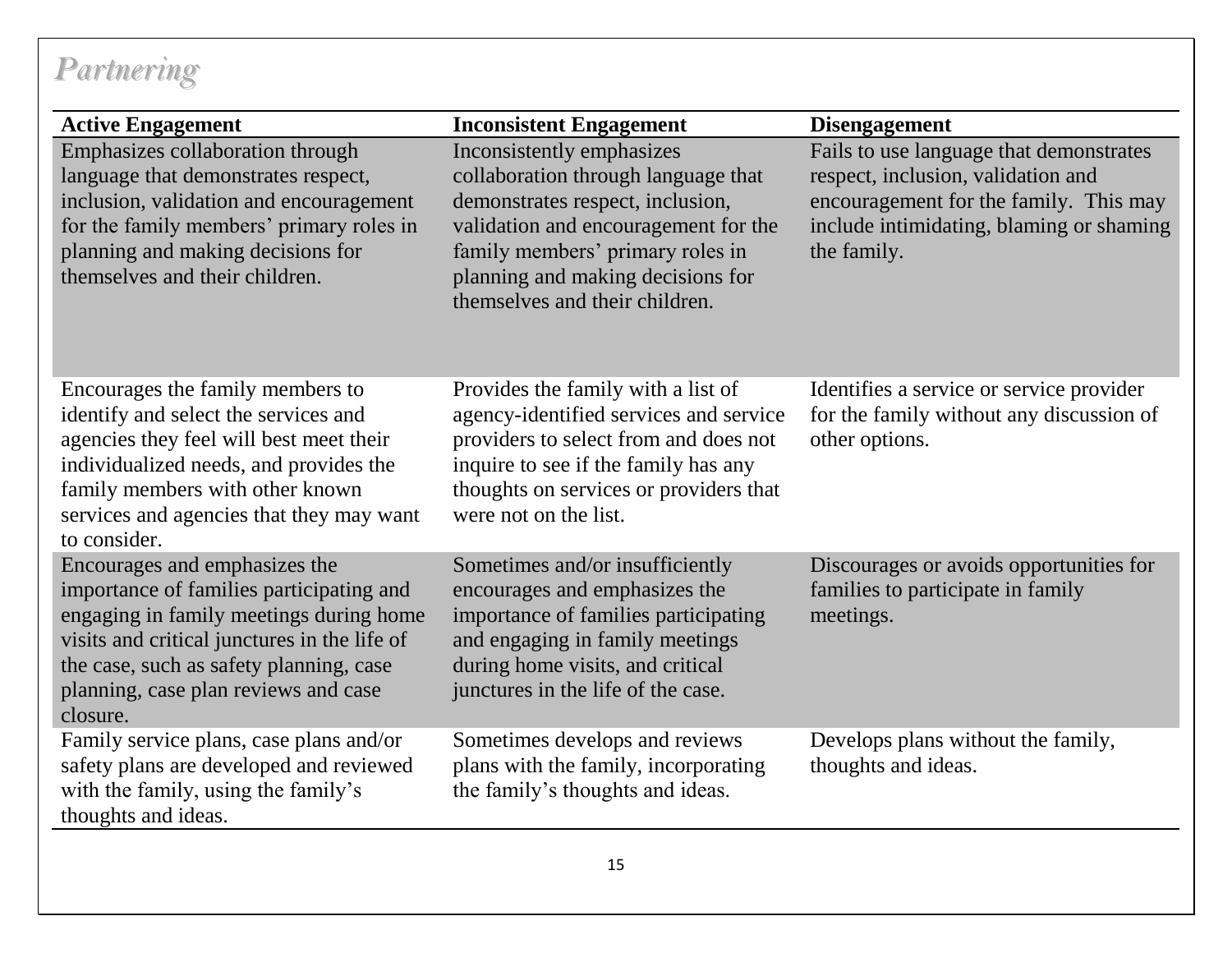| Demonstrates genuine interest in the<br>family members' perceptions of their<br>involvement. Regularly asks the family<br>members if they feel involved, supported<br>and empowered in making decisions that<br>impact them.                                                                                                                   | Inconsistently inquires about the<br>family's perception of involvement,<br>support and empowerment in making<br>decisions that impact the family.                                                                                                                                                                                   | Overlooks or avoids inquiry about the<br>family's perception of involvement,<br>support and empowerment in making<br>decisions that impact the family.                                                                                                                                                          |
|------------------------------------------------------------------------------------------------------------------------------------------------------------------------------------------------------------------------------------------------------------------------------------------------------------------------------------------------|--------------------------------------------------------------------------------------------------------------------------------------------------------------------------------------------------------------------------------------------------------------------------------------------------------------------------------------|-----------------------------------------------------------------------------------------------------------------------------------------------------------------------------------------------------------------------------------------------------------------------------------------------------------------|
| Adjusts interactions with the family based<br>on the family's feedback – for example,<br>makes family-requested adjustments as<br>needed to support child safety and the<br>family's involvement in the decision-<br>making.                                                                                                                   | Sometimes adjusts interactions with<br>the family based on family feedback.<br>Inconsistently makes family-requested<br>adjustments to support child safety<br>and the family's involvement in<br>decision-making.                                                                                                                   | Does not adjust interactions with the<br>family based on the family's feedback.                                                                                                                                                                                                                                 |
| Provides transparent information that is<br>accurate, understandable and complete to<br>the family members to help them make<br>informed decisions and choices in<br>ensuring the safety of their children.<br>Shares results of the assessment with the<br>family, and discusses progress from the<br>perspective of both the family and DHS. | Inconsistently provides transparent<br>information to the family members to<br>help them make informed decisions<br>and choices in ensuring the safety of<br>the children. Sometimes shares results<br>of the assessment with the family, and<br>sometimes discusses progress from the<br>perspective of both the family and<br>DHS. | Does not provide transparent information<br>when working with families. Does not<br>share all known information with family,<br>including results of the assessment.<br>Family progress is discussed only from<br>the perspective of DHS, or the worker<br>withholds the perspective of DHS from<br>the family. |
| Demonstrates and recognizes the family as<br>experts. For example, tells the family<br>members that they are the experts on their<br>family, and they know their family best.<br>Encourages family members to do most of<br>the talking.                                                                                                       | Inconsistently recognizes the family as<br>experts, or does not verbalize this.<br>Caseworker does the majority of the<br>talking.                                                                                                                                                                                                   | Minimally or does not demonstrate and<br>recognize the family as experts;<br>monopolizes conversations with the<br>family.                                                                                                                                                                                      |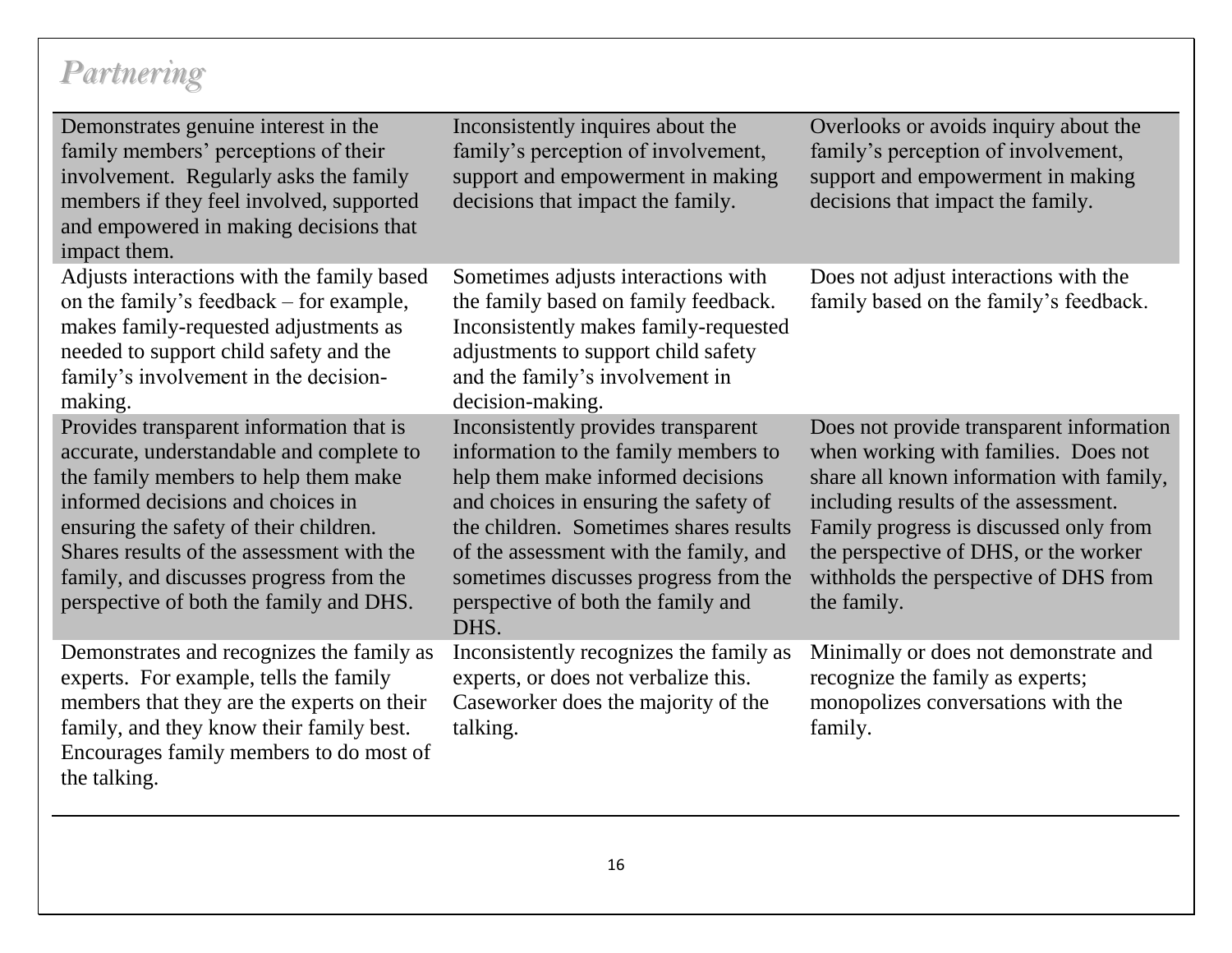| Offers to accompany the family to the first | Sometimes offers to accompany the       | Does not offer to accompany the family  |
|---------------------------------------------|-----------------------------------------|-----------------------------------------|
| appointment with new providers and any      | family to the first appointment with    | to the first appointment with new       |
| additional appointments as requested by     | new providers and any additional        | providers or any additional             |
| the family.                                 | appointments, as requested.             | appointments, as requested.             |
| Encourages families to participate in all   | Inconsistently encourages families to   | Does not encourage families to          |
| case reviews, both formal and informal.     | participate in all formal case reviews. | participate in all formal case reviews. |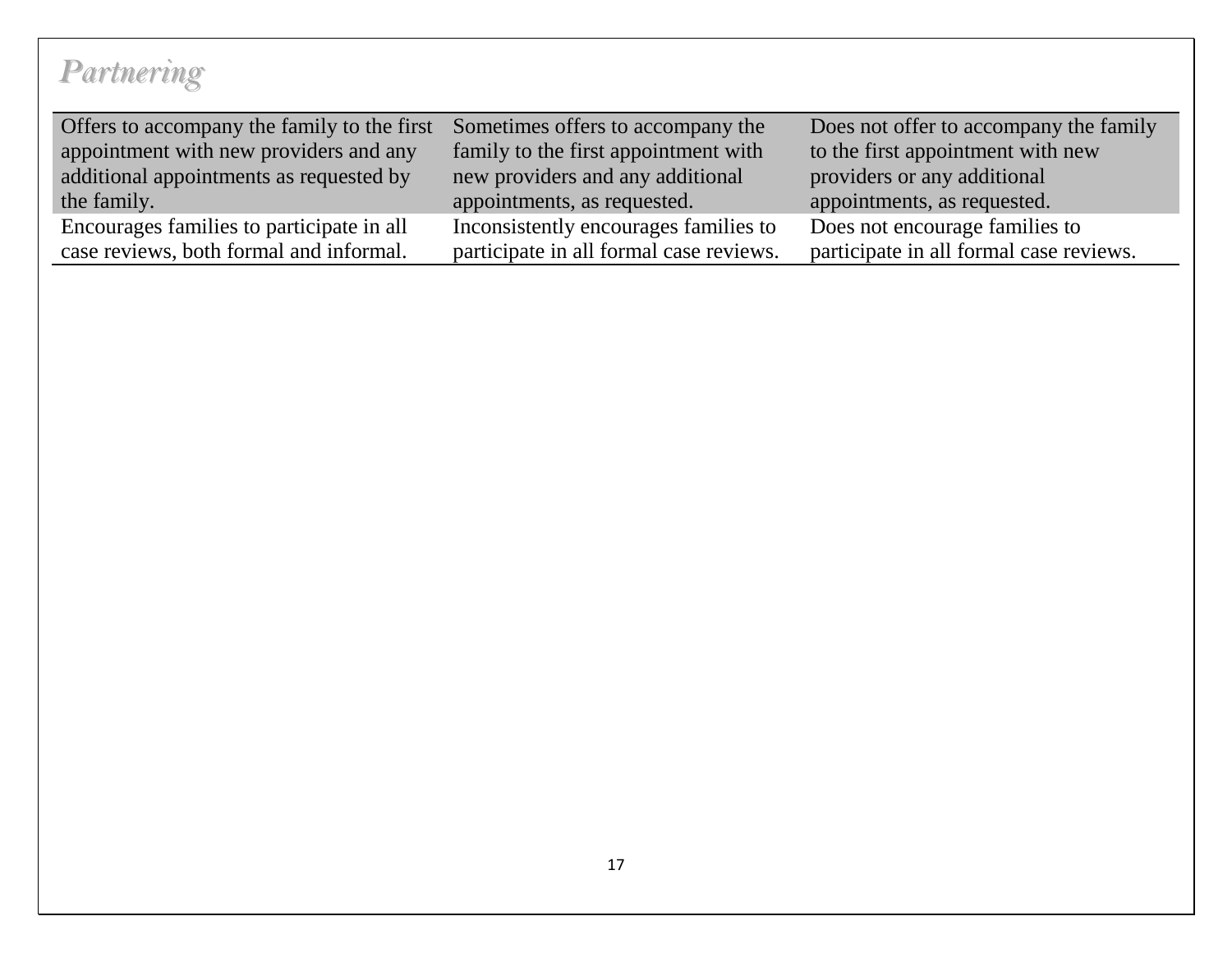*Planning is the process of setting attainable goals or expected outcomes by developing Action Agreements or Service Plans that outline activities and timelines. The goals or expected outcomes are derived from the engaging, assessing and partnering process.* 

"Participatory planning is a strength-based approach to working with families and individuals who may have multiple needs that are complex…(T)hrough supporting and collaborating with families, true, positive changes will occur. Families who participate in important decisions that affect them are empowered to contribute to their own survival, protection and development."

--Northern California Training Academy, 2008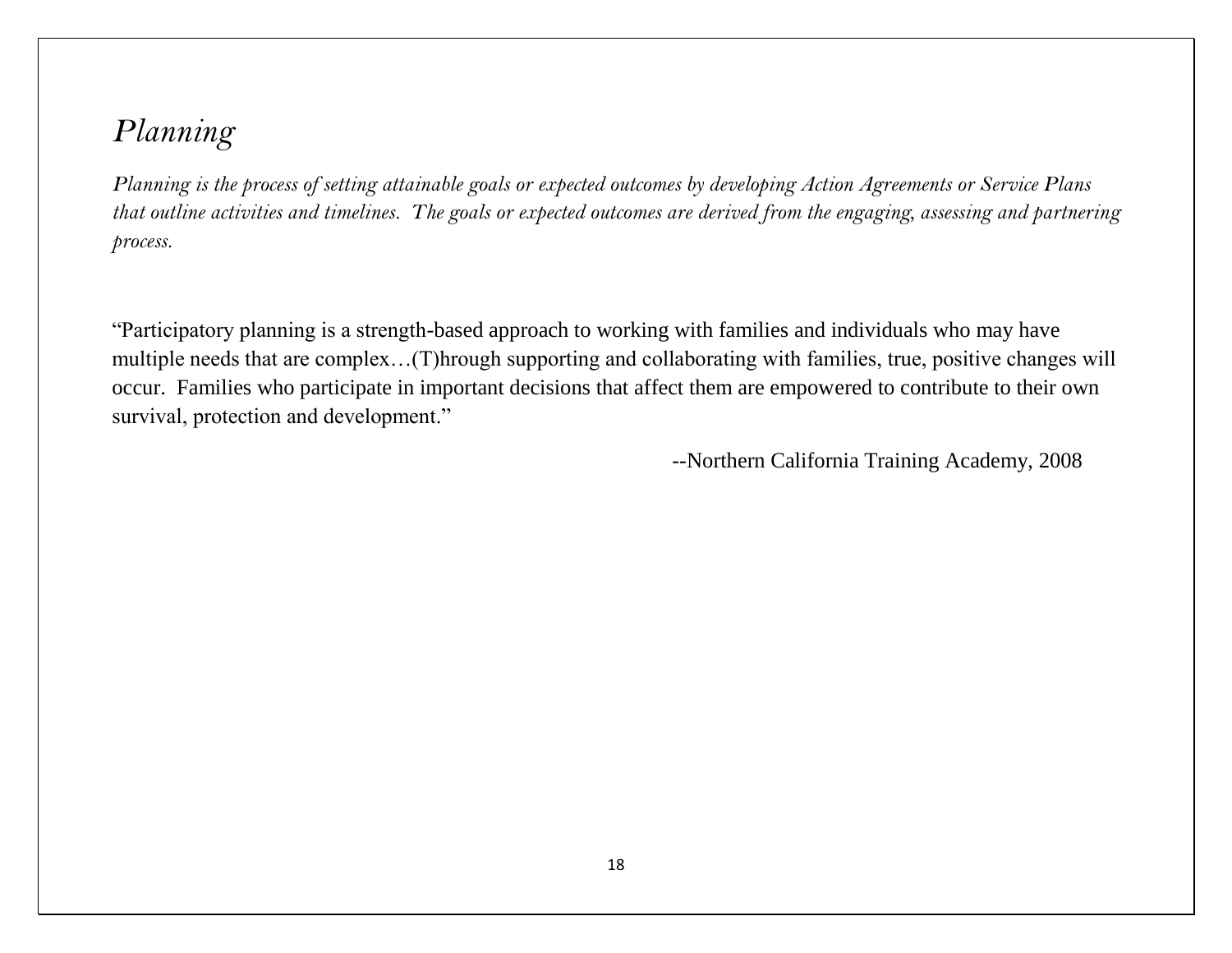| <b>Active Engagement</b>                                                                                                                                                                                                                                                                                     | <b>Inconsistent Engagement</b>                                                                                                                                                                                                                                 | <b>Disengagement</b>                                                                                                                                              |
|--------------------------------------------------------------------------------------------------------------------------------------------------------------------------------------------------------------------------------------------------------------------------------------------------------------|----------------------------------------------------------------------------------------------------------------------------------------------------------------------------------------------------------------------------------------------------------------|-------------------------------------------------------------------------------------------------------------------------------------------------------------------|
| Explains to the family the specific<br>function of the plan being developed.<br>This can include the safety plan,<br>protective action plan, case plan<br>(voluntary or involuntary), concurrent<br>plan (and what that means), or family<br>service plan.                                                   | Sometimes explains to the family the<br>specific function of the plan being<br>developed.                                                                                                                                                                      | Infrequently or never explains to the<br>family the specific function of the plan<br>being developed.                                                             |
| Prepares in advance of family meetings<br>and is knowledgeable and ready to advise<br>families about community resources and<br>services.                                                                                                                                                                    | Inconsistently prepares in advance of<br>family meetings and has insufficient<br>knowledge of the appropriate services<br>available to the family, and/or shares<br>only some information with the<br>family.                                                  | Comes to family meetings unprepared to<br>discuss appropriate services and/or does<br>not share information about appropriate<br>service options with the family. |
| Uses detailed information (obtained in the<br>assessment stage) about individual,<br>family and environmental strengths and<br>protective capacities that can mitigate<br>safety threats and risk during planning<br>discussions and planning development.                                                   | Inconsistently attempts to integrate<br>information obtained in the assessment<br>stage during planning discussions and<br>planning development.                                                                                                               | Does not integrate information obtained<br>in the assessment stage during planning<br>discussions or planning development.                                        |
| Gathers family members' ideas about<br>options for ensuring the immediate safety<br>and/or placement of their children.<br>Develops with the family written safety<br>plans that are time-limited, specific,<br>easily understood by the family and that<br>address the immediate safety of the<br>children. | Inconsistently gathers family<br>members' ideas about options for<br>ensuring the immediate safety and/or<br>placement of their children. Written<br>safety plans are inconsistently time-<br>limited, specific or are not easily<br>understood by the family. | Does not involve the family in the<br>development of the safety plan and/or<br>placement. Develops safety plans that<br>are vague or not time-limited.            |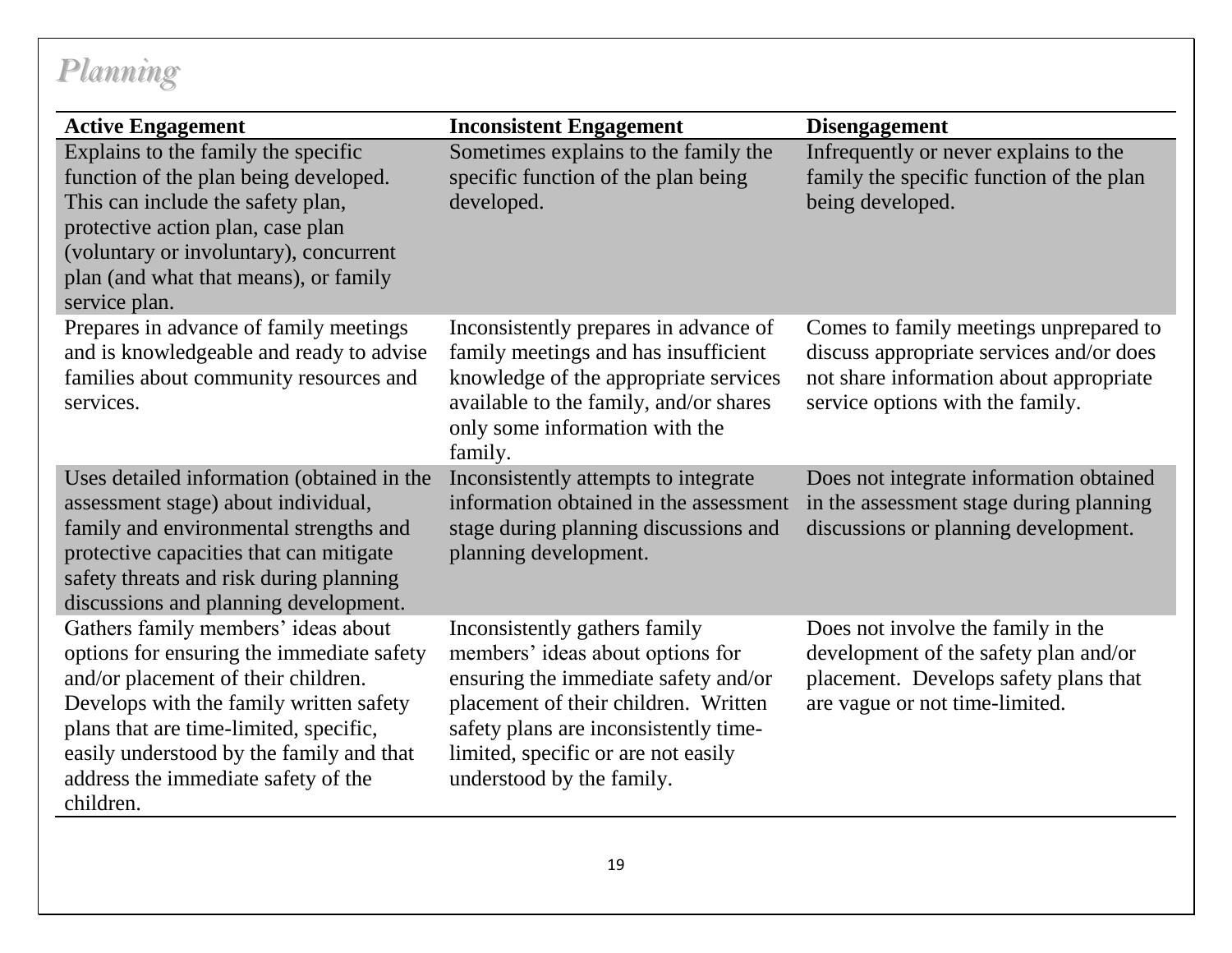| Uses specific developmentally and<br>culturally appropriate communication<br>strategies during planning meetings with<br>families.                                                                                                                | Inconsistently uses specific<br>developmentally and culturally<br>appropriate communication strategies<br>during planning meetings with<br>families.                                                                                                            | Uses generic communication strategies<br>during planning meetings with families.                                                                                                                                                                                                                             |
|---------------------------------------------------------------------------------------------------------------------------------------------------------------------------------------------------------------------------------------------------|-----------------------------------------------------------------------------------------------------------------------------------------------------------------------------------------------------------------------------------------------------------------|--------------------------------------------------------------------------------------------------------------------------------------------------------------------------------------------------------------------------------------------------------------------------------------------------------------|
| Helps family members develop plans that<br>use their current strengths and other<br>resources to resolve contributing factors<br>and underlying causes of abuse and/or<br>neglect.                                                                | Inconsistently and/or selectively helps<br>family members develop plans that<br>use their strengths and other resources<br>to resolve contributing factors and<br>underlying causes of abuse and/or<br>neglect.                                                 | Uses a deficit approach to case planning,<br>focusing primarily on family problems.<br>Fails to discuss family strengths to<br>resolve contributing factors and<br>underlying causes of abuse and/or<br>neglect.                                                                                             |
| Discusses appropriate service options<br>with the family, including the relative<br>benefits and limitations of each.<br>Considers the family's capacity and<br>preferences regarding participation in<br>services, and provides recommendations. | Presents some of the appropriate<br>service options that can address the<br>family's needs with no discussion<br>regarding the most appropriate service<br>or the benefits and limitations of each<br>option.                                                   | Tells the family about the services that<br>the worker expects the family to initiate<br>and/or complete.                                                                                                                                                                                                    |
| Fully involves the family in writing the<br>service or case plan; encourages the<br>family to assume the leader role in<br>developing all aspects of the plan. Writes<br>the plan in the presence and with the<br>approval of the family.         | Sometimes writes the service or case<br>plan in the presence and with the<br>approval of the family; invites the<br>family to review the plan prior to<br>finalization; makes agreed-upon<br>changes as needed; provides the<br>family with a copy of the plan. | Writes the initial service or case plan<br>without family input or leadership. Does<br>not involve the family in identifying<br>needed services. Prepares the service or<br>case plan without the family present and<br>provides the service plan to the family<br>without permitting reaction and/or input. |
| Develops easily understood written<br>service or case plans with the family;<br>Plans are behaviorally specific and<br>written with the family's input. They also                                                                                 | Inconsistently develops easily<br>understood written service or case<br>plans with the family. Plans are<br>sometimes but not always behaviorally                                                                                                               | Develops written service or case plans<br>that are vague, difficult for the family to<br>understand and/or do not directly address<br>factors contributing to abuse and neglect                                                                                                                              |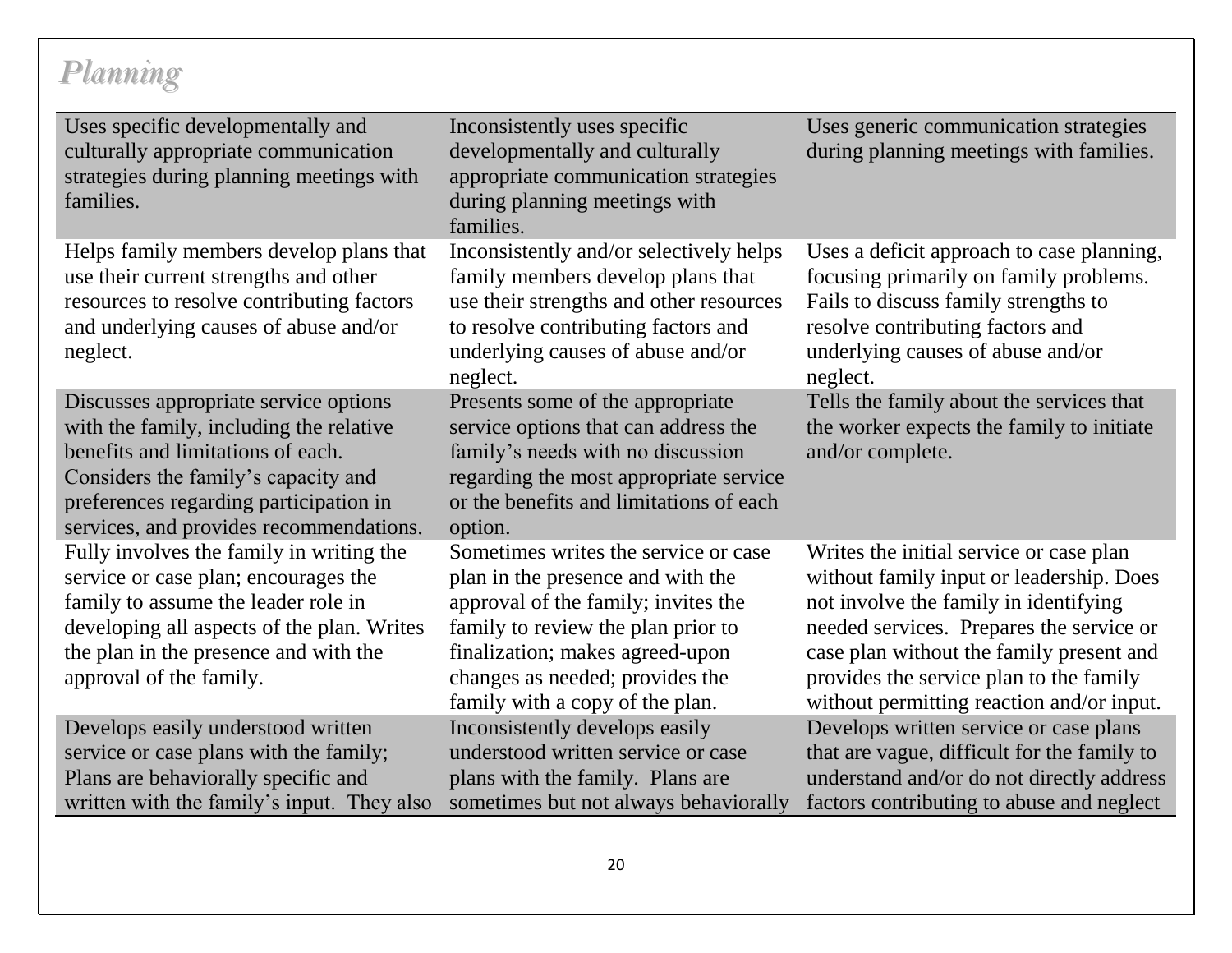| are time-limited and include activities for<br>the caseworker, as well as the family.<br>They address the contributing factors to<br>abuse and neglect. Plans also include<br>visitation plans as needed.                              | specific, written in the family's words<br>and time-limited. They may or may<br>not include activities for the<br>caseworker, as well as the family.<br>They sometimes but not always<br>address the contributing factors to<br>abuse and neglect. They include<br>visitation plans as needed. | or a visitation plan.                                                                                                                                                                                                         |
|----------------------------------------------------------------------------------------------------------------------------------------------------------------------------------------------------------------------------------------|------------------------------------------------------------------------------------------------------------------------------------------------------------------------------------------------------------------------------------------------------------------------------------------------|-------------------------------------------------------------------------------------------------------------------------------------------------------------------------------------------------------------------------------|
| Ensures that the service or case plan<br>objectives are behaviorally based and<br>measurable. Caseworker ensures that<br>these activities have attached roles,<br>responsibilities and anticipated time<br>frames of all team members. | Inconsistently ensures that the service<br>or case plan goals have attached roles,<br>responsibilities and anticipated time<br>frames for all team members.                                                                                                                                    | Provides the family with a service or<br>case plan that has identified goals but<br>lacks identified roles, responsibilities or<br>anticipated time frames associated with<br>these goals.                                    |
| Ensures that the service or case plan has<br>concrete steps for continuous re-<br>evaluation of goals and identification of<br>barriers.                                                                                               | Inconsistently ensures that the service<br>or case plan has concrete steps for<br>continuous re-evaluation of goals and<br>identification of barriers.                                                                                                                                         | Does not ensure that the service or case<br>plan has concrete steps for continuous<br>re-evaluation of goals and identification<br>of barriers.                                                                               |
| Once safety threats have been mitigated<br>DHS can safely close the case, works<br>jointly with the family to develop an after<br>care plan for continued service delivery<br>as needed.                                               | Once safety threats have been<br>mitigated DHS can safely close the<br>case, sometimes works jointly with the<br>family to develop an aftercare plan for<br>continued service delivery as needed<br>after DHS involvement ends.                                                                | Once safety threats have been mitigated<br>DHS can safely close the case, does not<br>work jointly with the family to develop<br>an aftercare plan for continued service<br>delivery as needed after DHS<br>involvement ends. |
| Develops concurrent plans when<br>indicated; conducts full disclosure<br>interviews in a timely manner to inform<br>the family about the commitment of DHS                                                                             | Inconsistently develops concurrent<br>plans when indicated. Conducts full<br>disclosure interviews in some cases,<br>but not in a timely manner; avoids full                                                                                                                                   | Does not write concurrent plan when<br>indicated, or writes the concurrent plan<br>without input from the family.                                                                                                             |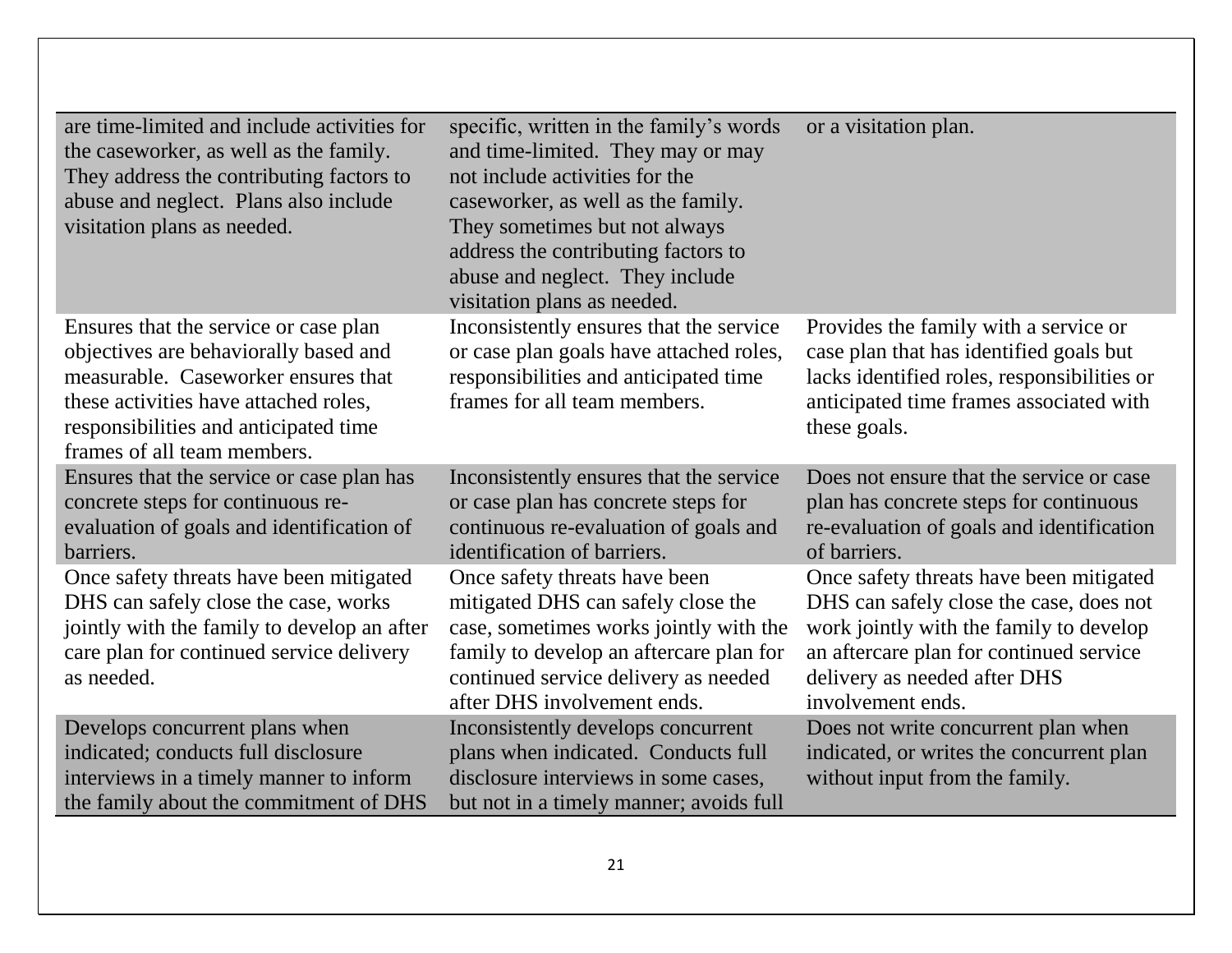to permanency and to gather the family's preferences for alternative permanent placement for their children. disclosure interviews in situations that are highly contentious.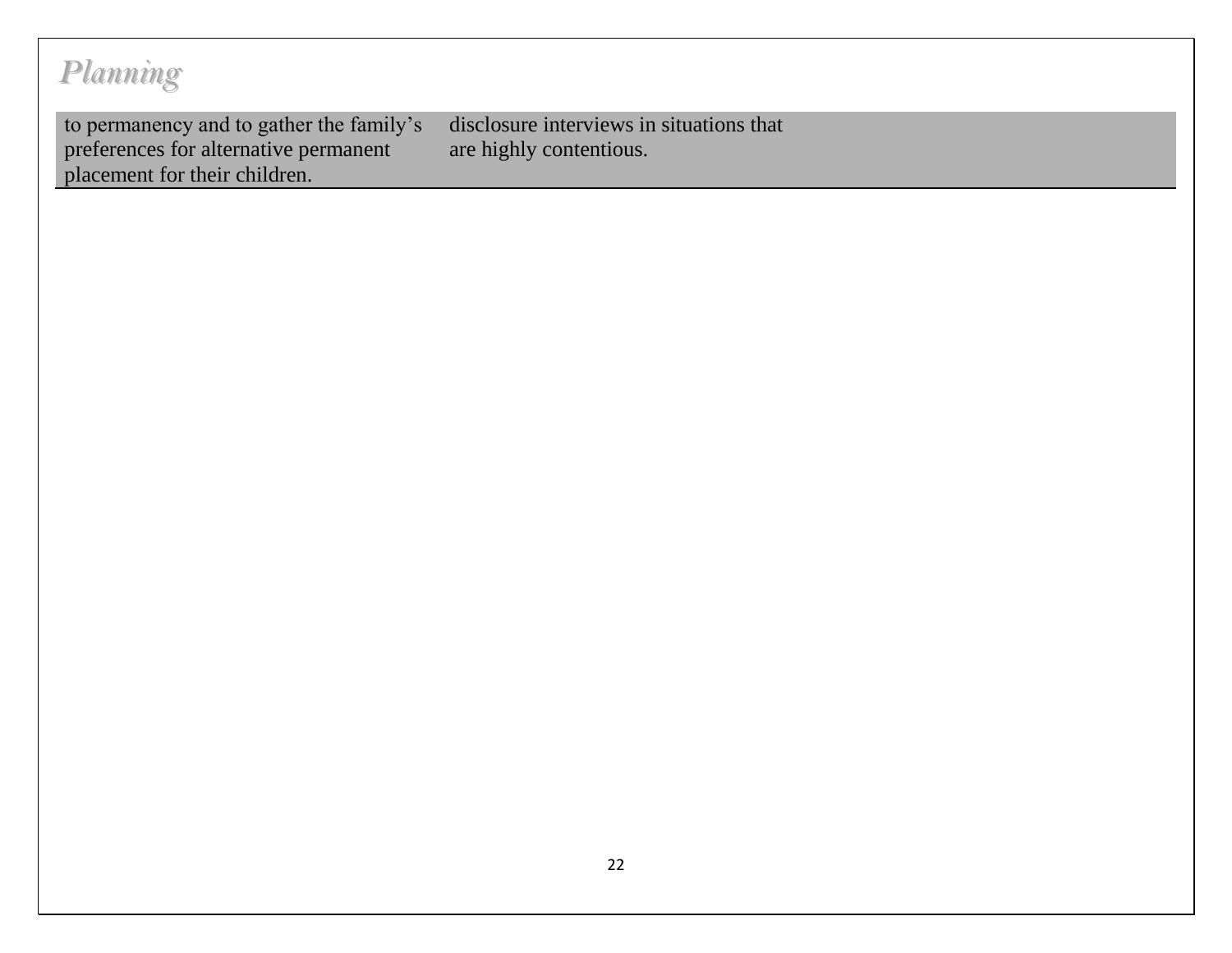### *Implementing*

*Identifying and applying the most effective and culturally appropriate services, resources and processes to meet the goals or expected outcomes established in the planning stage.*

"The role of the caseworker is to collaborate with the individual or family in developing plans and selective services that will best facilitate change…Case management emphasized decision-making, coordination and provision of services. Caseworkers collect and analyze information, arrive at decisions at all stages of the casework process, coordinate services provided by other and directly provide supportive services."

--DePanfilis, D. and Salus, M.K., 2003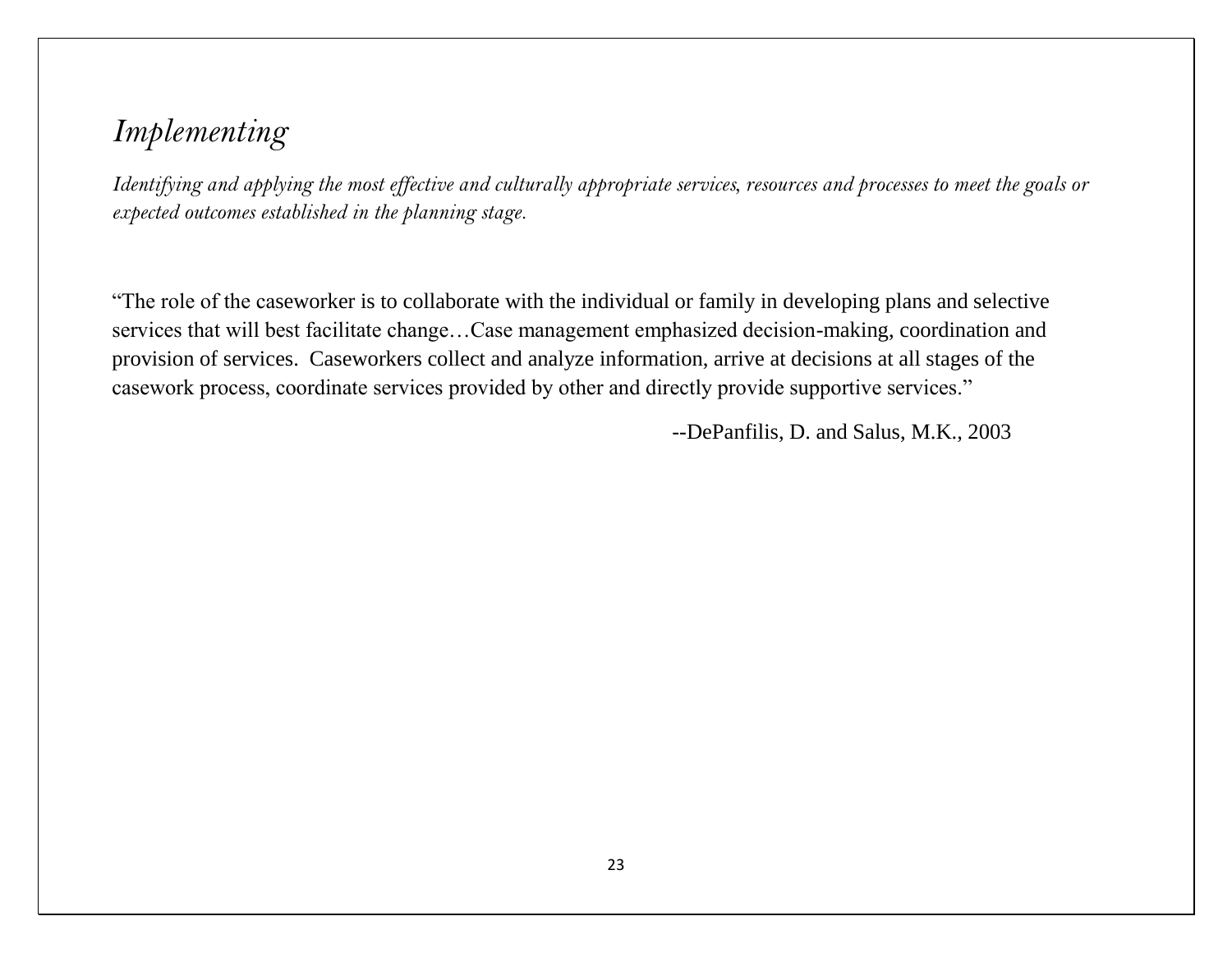# *Implementing*

| <b>Active Engagement</b>                                                                                                                                                                                                                                                                                                                                                                                     | <b>Inconsistent Engagement</b>                                                                                                                                                                                                                                                                   | <b>Disengagement</b>                                                                                                                                                                                                |
|--------------------------------------------------------------------------------------------------------------------------------------------------------------------------------------------------------------------------------------------------------------------------------------------------------------------------------------------------------------------------------------------------------------|--------------------------------------------------------------------------------------------------------------------------------------------------------------------------------------------------------------------------------------------------------------------------------------------------|---------------------------------------------------------------------------------------------------------------------------------------------------------------------------------------------------------------------|
| Facilitates service referrals and linkages<br>on behalf of the family and with the<br>family's knowledge, input and agreement.                                                                                                                                                                                                                                                                               | Inconsistently facilitates service<br>referrals and linkages on behalf of the<br>family or with the family's knowledge<br>and agreement.                                                                                                                                                         | Does not facilitate service referrals and<br>linkages on behalf of the family;<br>provides resource information to the<br>family, rather than facilitating the service<br>linkage.                                  |
| Obtains a release of information when<br>required and provides written and/or<br>verbal communication to the service<br>providers. This information, with<br>agreement from the family, would include<br>the family's presenting issues, assessment<br>results, the family's goals in addressing<br>these issues with this service provider and<br>desired outcomes of the family receiving<br>this service. | Sometimes provides a written and/or<br>verbal referral outlining presenting<br>issues, assessment results, goals and<br>desired outcomes for the identified<br>service provider. Inconsistently<br>obtains the family's agreement prior to<br>sharing referral information with the<br>provider. | Fails to notify and bring a service<br>provider for the initial contact. Does not<br>include the service provider in planning<br>or information sharing. Fails to obtain a<br>release of information when required. |
| When transferring cases, plans the<br>transition in a manner that is least<br>disruptive to the family. This will include<br>at least one face to face meeting to<br>introduce the new worker and provide<br>information regarding presenting issues,<br>assessment finding, service goals and<br>desired outcomes.                                                                                          | Inconsistently plans the transition with<br>the family; Sometimes conducts a face<br>to face meeting to introduce the new<br>worker; Inconsistently discusses the<br>presenting issues, assessment finding,<br>service goals and desired outcomes<br>with the family and new worker.             | Provides insufficient or no information<br>to the family about the transfer of the<br>family's case to a new worker.                                                                                                |
| At each contact, reviews the safety plan<br>(if applicable) with the family to ensure<br>that the plan is being implemented and is<br>effective. Works jointly with family to                                                                                                                                                                                                                                | Inconsistently reviews the safety plan<br>(if applicable) with the family, or<br>inconsistently assists the family in<br>identifying solutions to identified                                                                                                                                     | Does not review the safety plan (if<br>applicable) with the family, does not<br>assist the family in developing solutions,<br>and/or does not make appropriate                                                      |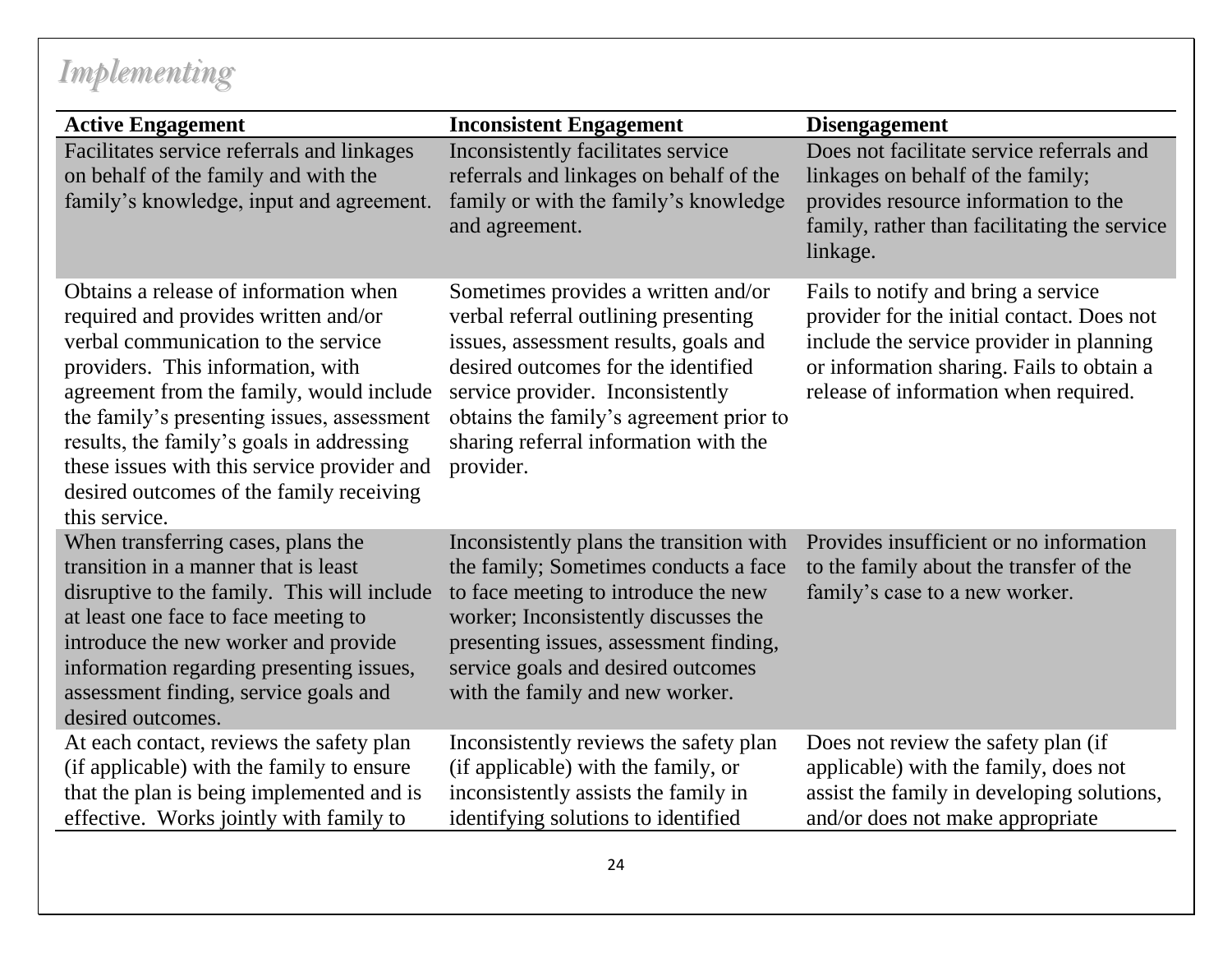## *Implementing*

| identify solutions and make appropriate<br>adjustments to the safety plan as needed.                                                                                                               | areas of concerns. Inconsistently<br>makes appropriate adjustments to the<br>safety plan as needed.                                                                                                                                                            | adjustments to the safety plan as needed.                                                                                                                                         |
|----------------------------------------------------------------------------------------------------------------------------------------------------------------------------------------------------|----------------------------------------------------------------------------------------------------------------------------------------------------------------------------------------------------------------------------------------------------------------|-----------------------------------------------------------------------------------------------------------------------------------------------------------------------------------|
| At each contact, reviews the family<br>service plan or case plan with the family<br>and discusses successes and barriers<br>experienced in completing the plan<br>activities and objectives.       | Inconsistently reviews the family<br>service plan or case plan with the<br>family, and/or inconsistently discusses<br>successes and barriers experienced in<br>completing the plan activities and<br>objectives.                                               | Reviews the family service plan or case<br>plan only at required 90 and 180-day<br>reviews and/or may provide insufficient<br>detail about the plan activities and<br>objectives. |
| Engages the family in crafting solutions<br>to overcome identified barriers.                                                                                                                       | Sometimes engages the family in<br>crafting solutions to overcome<br>identified barriers.                                                                                                                                                                      | Does not make efforts to engage the<br>family in crafting solutions to overcome<br>identified barriers.                                                                           |
| Works jointly with family members and<br>service providers to amend the goals<br>identified in the plan when it is<br>determined that the current plan is no<br>longer meeting the family's needs. | Sometimes demonstrates rigidity in<br>expectations for family to complete<br>the current plan, rather than<br>demonstrating flexibility to amend this<br>plan to better fit the family's needs.                                                                | Does not talk with family and service<br>providers about the ability to amend the<br>plan.                                                                                        |
| At the family's request, makes contact<br>with other community providers on the<br>family's behalf.                                                                                                | Sometimes responds to the family's<br>requests to contact other community<br>providers on its behalf.                                                                                                                                                          | Does not respond to the family's request<br>for DHS assistance in contacting<br>community providers on its behalf.                                                                |
| Effectively and routinely uses supervision<br>throughout the case to discuss progress<br>and barriers toward achieving case goals<br>and closing the case.                                         | Sometimes uses supervision to review<br>the dynamics of cases and identify<br>steps needed to case closure, or only<br>uses supervision to discuss the status<br>of compliance measures, rather than a<br>comprehensive discussion of the<br>individual cases. | Only discusses case closure with<br>supervisor when the case may be ready<br>to close.                                                                                            |
| Progressively moves case to the least-                                                                                                                                                             | Sometime closes case once safety                                                                                                                                                                                                                               | Does not close case once safety threats                                                                                                                                           |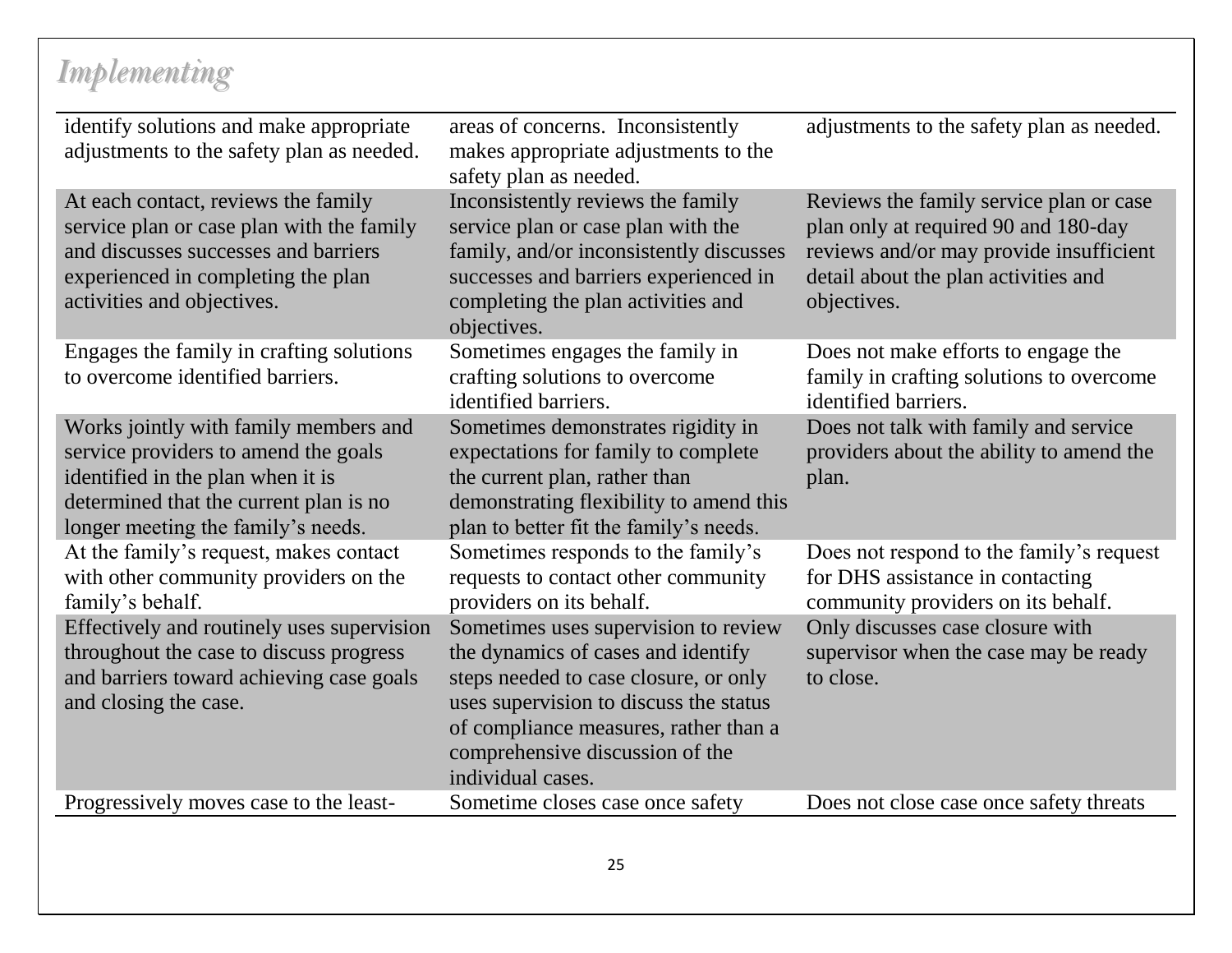| Implementing                                                                                                                         |                                                             |                                                    |
|--------------------------------------------------------------------------------------------------------------------------------------|-------------------------------------------------------------|----------------------------------------------------|
| restrictive involvement, with end goal of<br>closing case once safety threats are<br>mitigated and permanency goals are<br>achieved. | threats are mitigated and permanency<br>goals are achieved. | are mitigated and permanency goals are<br>achieved |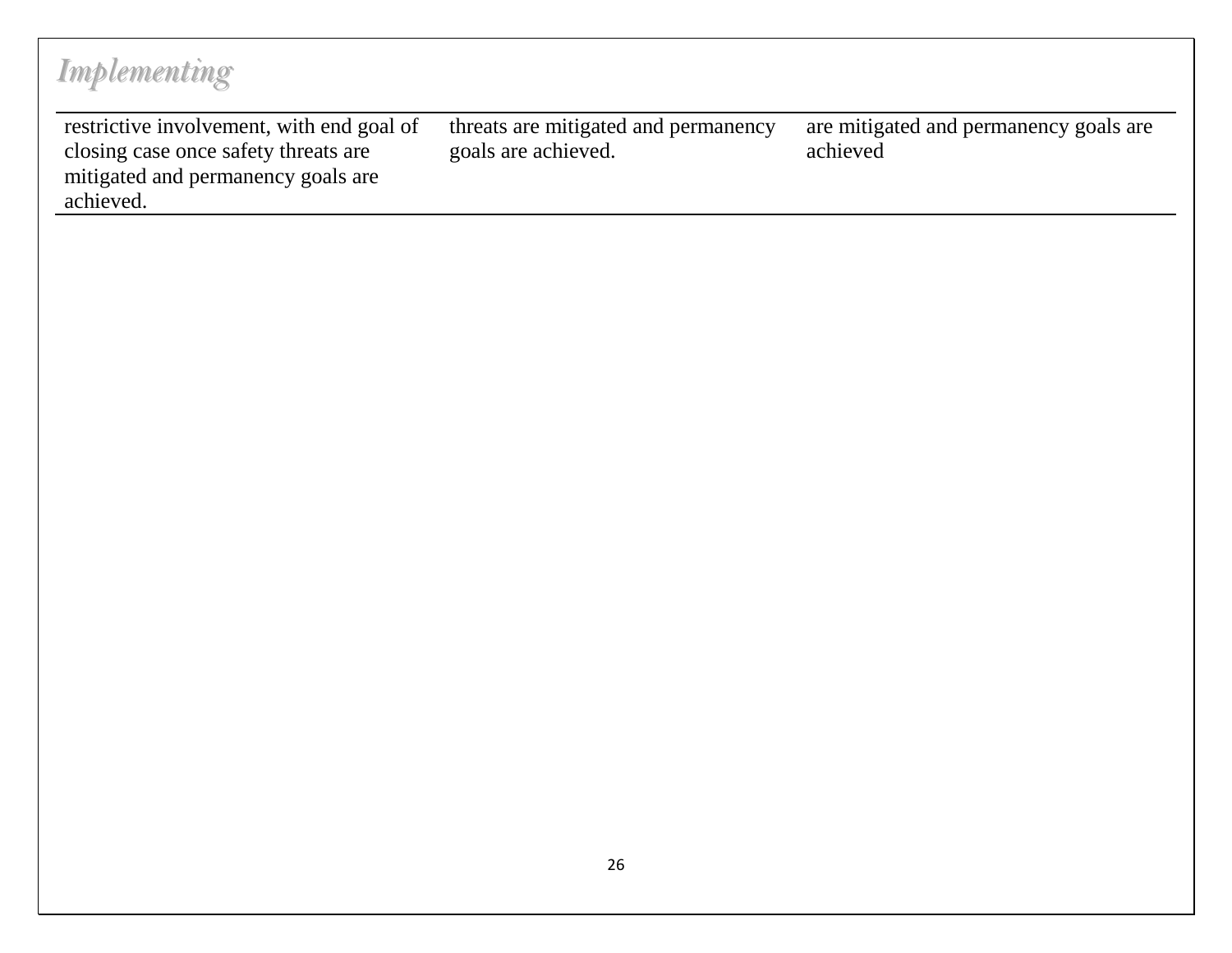### *Evaluating*

*Monitoring outcomes of action agreements or service plans to determine if the desired goals are being achieved and, if not, using this information to reconsider either the goals or strategies developed in the planning phase, or services and resources identified in the implementation stage.*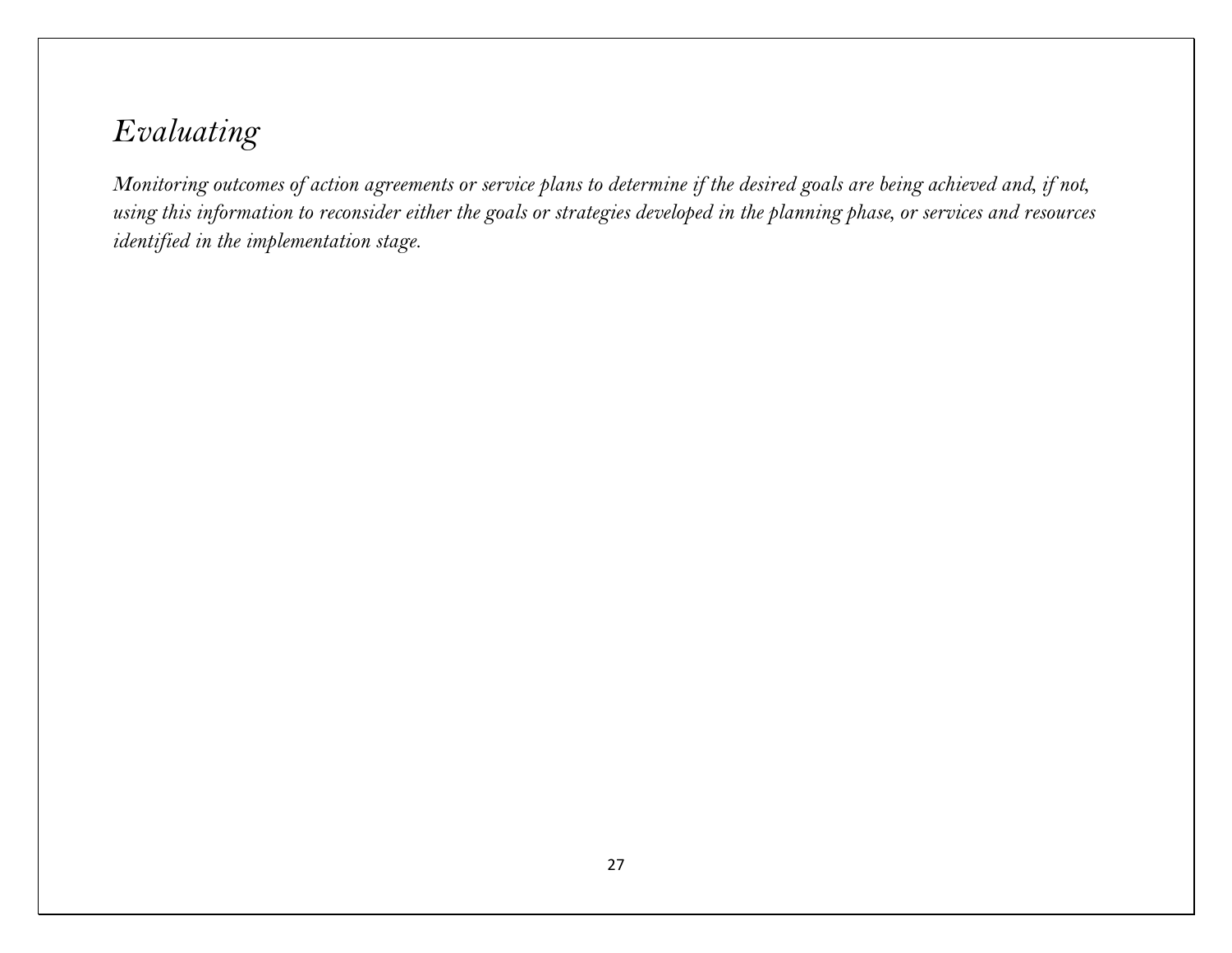### *Evaluating*

| <b>Active Engagement</b>                                                                                                                                                                                                                                                                                                | <b>Inconsistent Engagement</b>                                                                                                                                                             | <b>Disengagement</b>                                                                                                                                                                                |
|-------------------------------------------------------------------------------------------------------------------------------------------------------------------------------------------------------------------------------------------------------------------------------------------------------------------------|--------------------------------------------------------------------------------------------------------------------------------------------------------------------------------------------|-----------------------------------------------------------------------------------------------------------------------------------------------------------------------------------------------------|
| Discusses and documents how services<br>meet expected outcomes, as evidenced by<br>the family's demonstration of newly<br>acquired skills or behaviors and service<br>providers verifying the family's use of<br>newly learned skills.                                                                                  | Confirms the family's participation in<br>services with limited discussion or<br>documentation on how the family is<br>applying newly acquired skills or<br>behaviors in everyday life.    | Gauges family progress solely on the<br>family's completion of service plan goals<br>and fails to demonstrate how the family<br>is applying newly acquired skills or<br>behaviors in everyday life. |
| Conducts comprehensive and holistic<br>family service reviews. This is evidenced<br>by the documentation and discussion with<br>the family, by the service provider's<br>perception of the family's progress, by<br>taking into account relevant and available<br>information, and by observing changes in<br>behavior. | Incorporates limited and incomplete<br>information to support ratings on<br>family service reviews.                                                                                        | Gauges the family's progress based<br>solely on information and/or perception<br>of one entity involved in the family's<br>service plan, such as DHS, family or<br>service provider.                |
| In all formal reviews, assesses whether<br>the current interventions are helping the<br>family reach the desired immediate,<br>intermediate and long-term outcome(s).                                                                                                                                                   | Sometimes addresses in formal<br>reviews whether the current<br>interventions are assisting the family<br>in reaching the desired immediate,<br>intermediate and long-term<br>outcome(s)   | Does not address in formal reviews<br>whether the current interventions are<br>assisting the family in reaching the<br>desired immediate, intermediate and<br>long-term outcome(s).                 |
| Regularly converses with the family and<br>service provider(s) about what the family<br>is accomplishing and how the family is<br>applying new skills to daily life.                                                                                                                                                    | Inconsistently engages in conversation<br>with the family and service provider(s)<br>about what the family is<br>accomplishing and how the family is<br>applying new skills to daily life. | Does not engage in conversation with the<br>family and service provider(s) about<br>what the family is accomplishing and<br>how the family is applying new skills to<br>daily life.                 |
| Regularly participates in DHS evaluation<br>activities, such as reviews of client                                                                                                                                                                                                                                       | Sometimes participates in DHS<br>evaluation activities.                                                                                                                                    | Rarely participates in DHS evaluation<br>activities.                                                                                                                                                |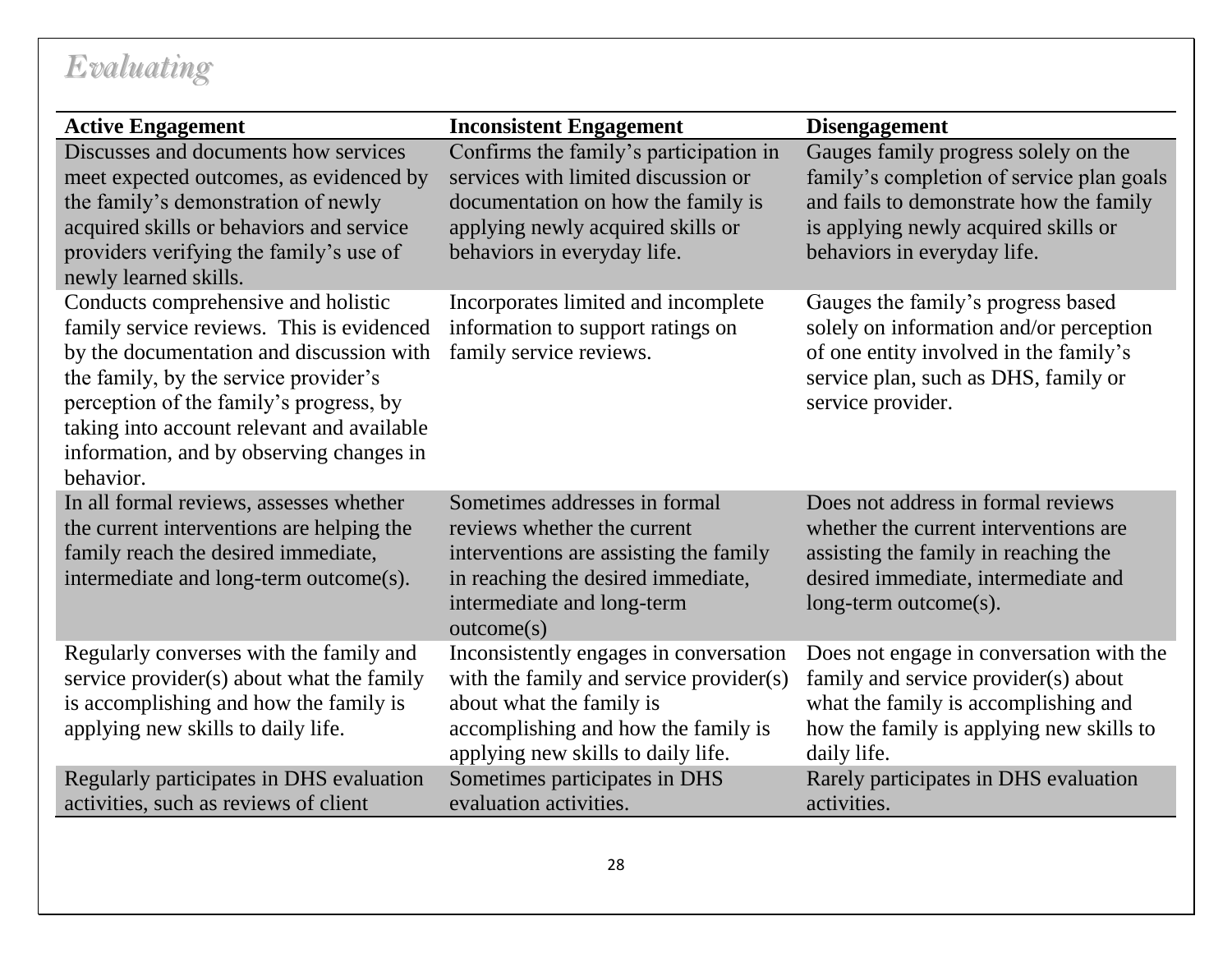## *Evaluating*

satisfaction surveys, assessments and quality improvement efforts.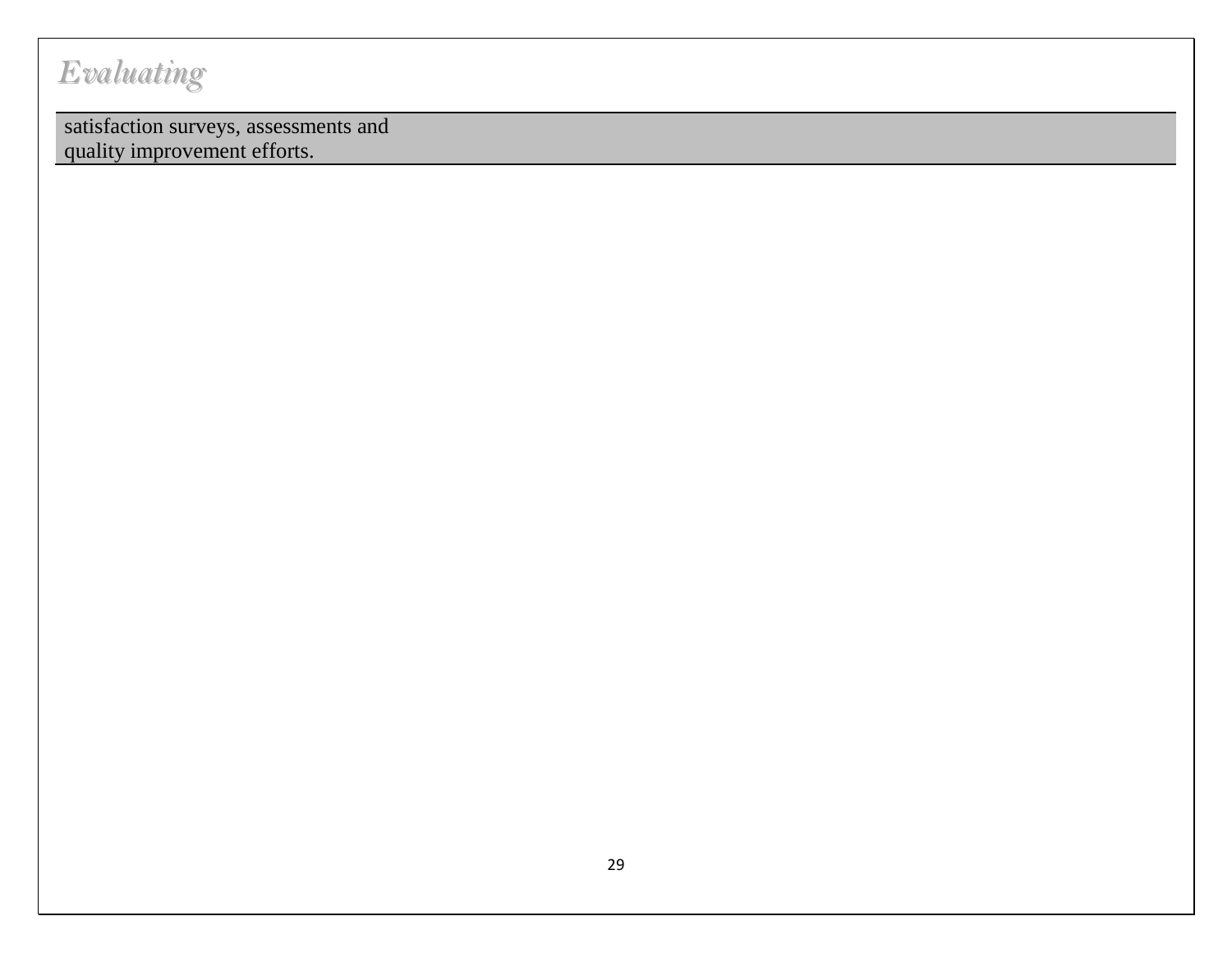### *Advocating*

*Recognizing individual or family needs, providing intervention on behalf of a client or family, communicating with decisionmakers, and initiating actions to secure or enhance a needed service, resource or entitlement.*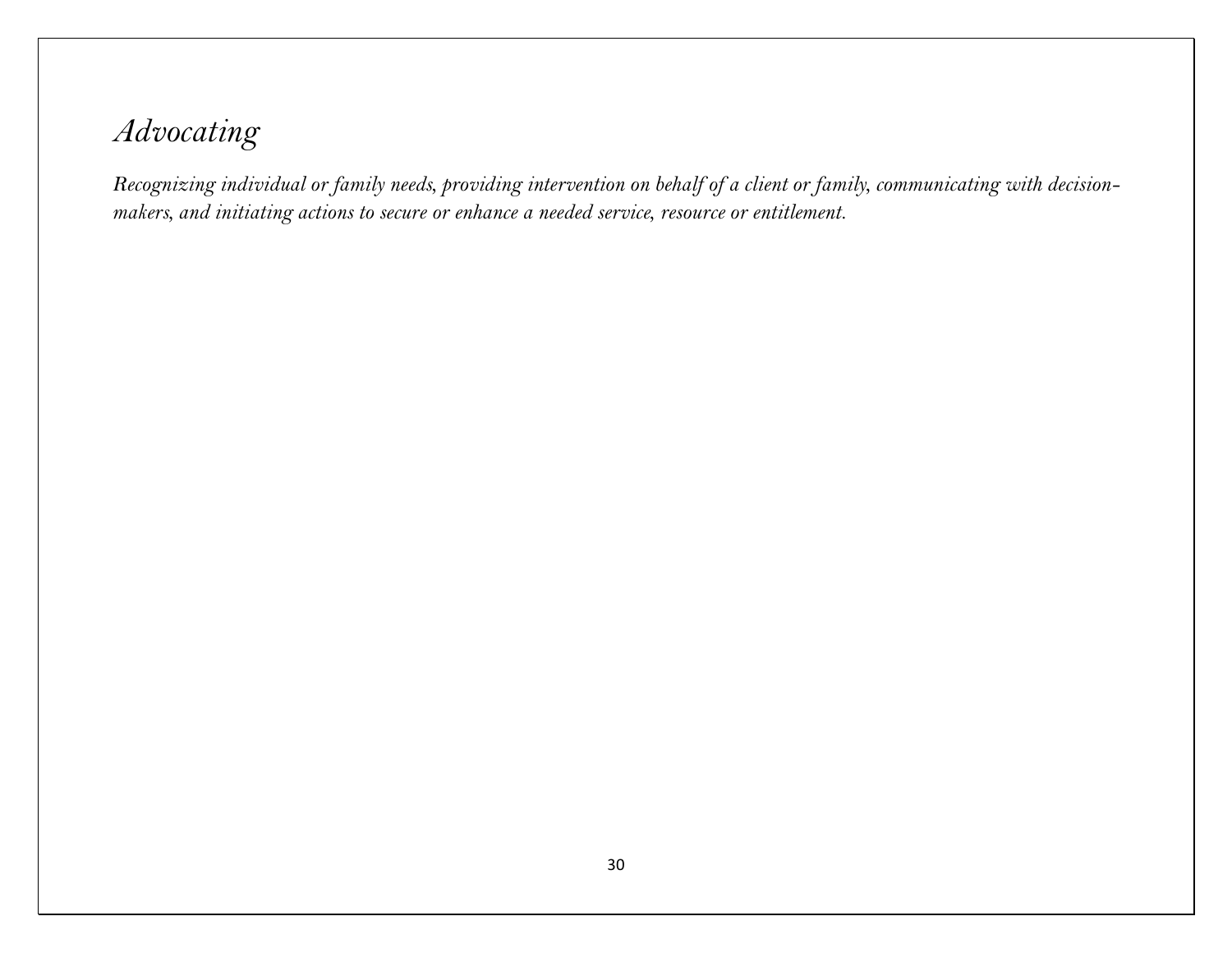# *Advocating*

| <b>Active Engagement</b>                                                                                                                                                                                                             | <b>Inconsistent Engagement</b>                                                                                                                                                         | <b>Disengagement</b>                                                                                                                                                              |
|--------------------------------------------------------------------------------------------------------------------------------------------------------------------------------------------------------------------------------------|----------------------------------------------------------------------------------------------------------------------------------------------------------------------------------------|-----------------------------------------------------------------------------------------------------------------------------------------------------------------------------------|
| Accompanies families to meetings with<br>schools, service providers, government<br>entities and landlords to resolve<br>problems with service provision and to<br>help families obtain needed services,<br>benefits or entitlements. | Inconsistently accompanies families to<br>meetings to resolve problems with<br>service provision, or attends meetings<br>but does not help resolve problems<br>with service provision. | Does not accompany families to<br>meetings to resolve problems with<br>service provision.                                                                                         |
| Assertively requests, encourages and/or<br>influences service providers, schools,<br>government entities, landlords and courts<br>to treat families fairly and respectfully.                                                         | Inconsistently requests, encourages<br>and/or influences service providers,<br>schools, government entities,<br>landlords and courts to treat families<br>fairly and respectfully.     | Does not request, encourage and/or<br>influence service providers, schools,<br>government entities, landlords and/or<br>courts to treat families fairly and<br>respectfully.      |
| Helps families overcome organizational<br>or systemic barriers to accessing needed<br>services, benefits or entitlements.                                                                                                            | Inconsistently helps families<br>overcome organizational or systemic<br>barriers to accessing needed services,<br>benefits or entitlements.                                            | Does not help families overcome<br>organizational or systemic barriers to<br>accessing needed services, benefits or<br>entitlements.                                              |
| Negotiates changes or improvements in<br>services, benefits or entitlements on<br>behalf of families.                                                                                                                                | Inconsistently negotiates changes or<br>improvements in services, benefits or<br>entitlements on behalf of families.                                                                   | Does not negotiate changes or<br>improvements in services, benefits or<br>entitlements on behalf of families.                                                                     |
| Models, coaches and encourages families<br>to be direct, persistent and assertive in<br>requesting the services, benefits or<br>entitlements they need.                                                                              | Inconsistently models, coaches and<br>encourages families to be direct,<br>persistent and assertive in requesting<br>services, benefits or entitlements they<br>need.                  | Does not model, coach or encourage<br>families to assertively request services<br>they need; may conduct these tasks<br>personally instead of encouraging the<br>family to do so. |
| Identifies policies or procedures that<br>need to be changed or improved to<br>optimize DHS and community<br>providers' ability to fully serve families,                                                                             | Does not consistently recognize when<br>policies or procedures are impeding<br>DHS and community providers'<br>ability to fully serve families, and/or                                 | Does not recognize situations in which<br>policies or procedures are impeding DHS<br>and community providers' ability to fully<br>serve families, and/or does not inform          |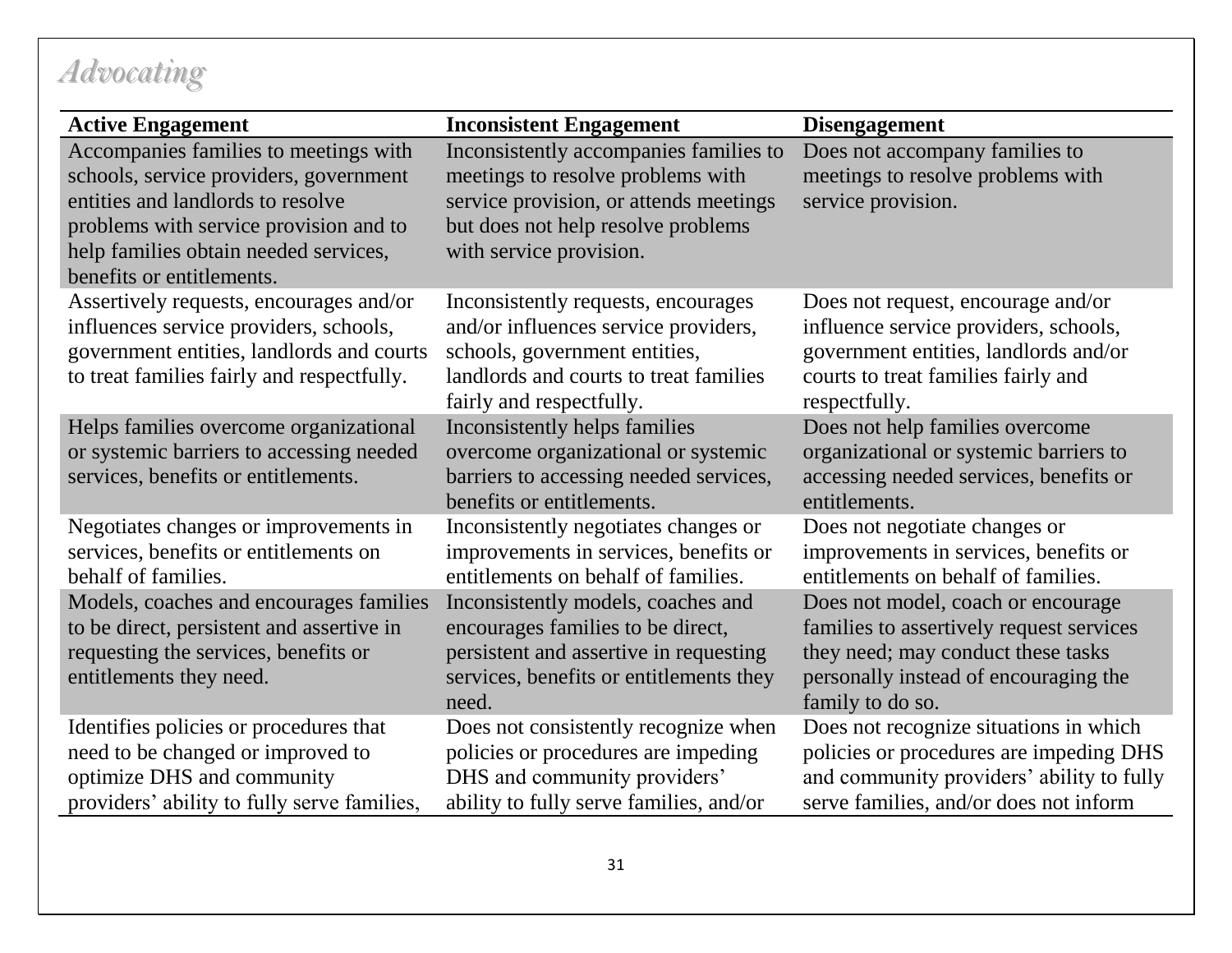# *Advocating*

| and informs appropriate DHS staff about<br>the needed changes.                                                                                                                                                                                                                                                                     | inconsistently informs appropriate<br>agency staff about policy or procedure<br>changes needed to optimize DHS and<br>community providers' ability to fully<br>serve families. | appropriate DHS staff about needed<br>policy or procedure changes.                                                                                                                              |
|------------------------------------------------------------------------------------------------------------------------------------------------------------------------------------------------------------------------------------------------------------------------------------------------------------------------------------|--------------------------------------------------------------------------------------------------------------------------------------------------------------------------------|-------------------------------------------------------------------------------------------------------------------------------------------------------------------------------------------------|
| Encourages community partners to use<br>best practices during assessments, case<br>planning, service delivery and placement<br>services to children and families.<br>Informs staff about problematic<br>responses or services from community<br>partners so an administrative response<br>can be initiated to resolve the problem. | Does not always encourage<br>community partners to use best<br>practices. Does not always inform<br>staff about problematic responses or<br>involvement in shared cases.       | Goes along with community partners'<br>problematic involvement with shared<br>cases. Does not inform administrative<br>staff about problems with community<br>partners' involvement with cases. |
| Identifies and addresses community<br>partner's questions or misconceptions<br>about families involved with child<br>welfare.                                                                                                                                                                                                      | Inconsistently identifies and addresses<br>community partners' questions or<br>misconceptions about families<br>involved with child welfare.                                   | Does not address questions or<br>misconceptions from community<br>providers about families involved with<br>child welfare.                                                                      |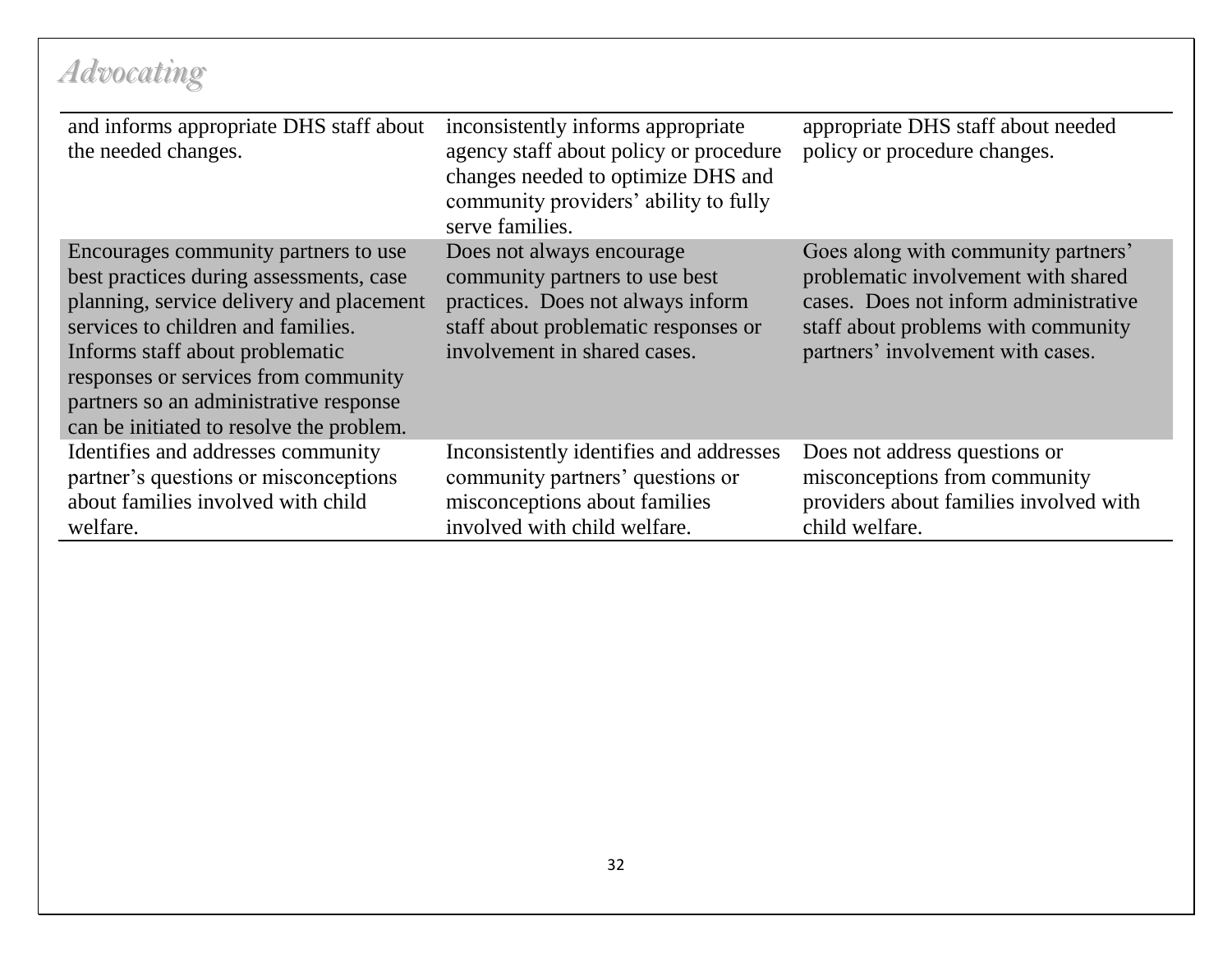*Interacting with families without making assumptions, respecting and learning from the unique characteristics and strengths of the family while acknowledging and honoring the diversity within and across cultures, and applying these skills to the partnership with the family and the options made available to them.*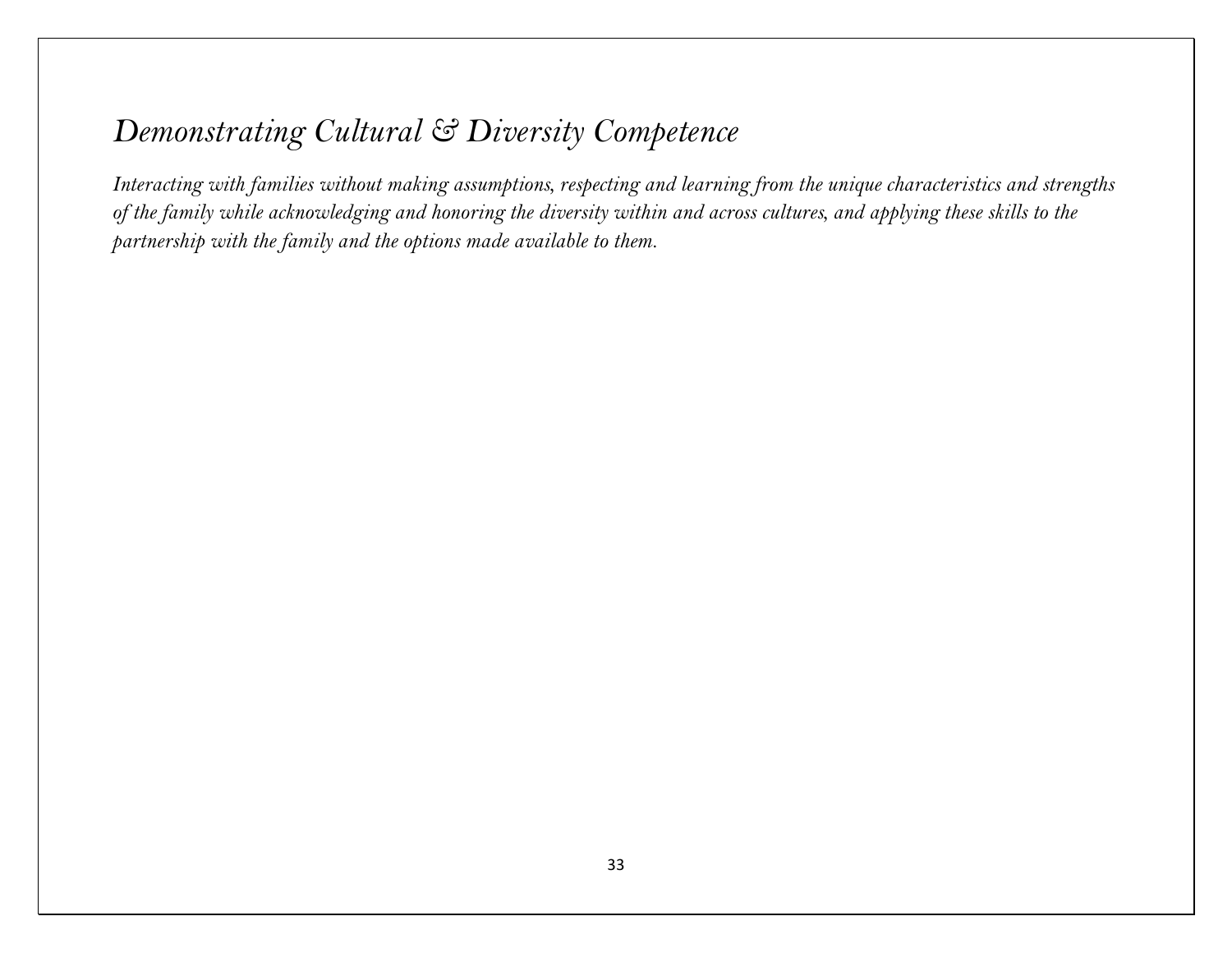| <b>Active Engagement</b>                                                                                                                                                                                                                                                                                                                             | <b>Inconsistent Engagement</b>                                                                                                                                                                                                                                                                                                                                  | <b>Disengagement</b>                                                                                                                                                                                                                                                                     |
|------------------------------------------------------------------------------------------------------------------------------------------------------------------------------------------------------------------------------------------------------------------------------------------------------------------------------------------------------|-----------------------------------------------------------------------------------------------------------------------------------------------------------------------------------------------------------------------------------------------------------------------------------------------------------------------------------------------------------------|------------------------------------------------------------------------------------------------------------------------------------------------------------------------------------------------------------------------------------------------------------------------------------------|
| Routinely conducts a self-assessment<br>of diversity competency; Takes an<br>inventory of personal values, beliefs,<br>biases, attitudes, knowledge and<br>awareness; Identifies how differences<br>in these areas can impact work with<br>families; and implements changes in<br>practice to improve work with<br>families.                         | Conducts a self-assessment of<br>diversity competency when prompted;<br>Is able to take an inventory of some<br>personal values, beliefs, biases,<br>attitudes, knowledge and awareness;<br>Can identify how some differences in<br>these areas can impact work with<br>families; Sometimes implements<br>changes in practice to improve work<br>with families. | Rarely or never assesses self; Does not<br>demonstrate an understanding of how<br>personal values, beliefs, biases, attitudes,<br>knowledge and awareness can impact<br>work with families; Is unwilling or<br>unable to integrate changes in practice to<br>improve work with families. |
| Makes a significant effort to learn<br>about the lives of families and their<br>unique experiences, values, language<br>and traditions.                                                                                                                                                                                                              | Make some effort to learn about the<br>lives of families and their unique<br>experiences, values, language and<br>traditions.                                                                                                                                                                                                                                   | Makes little or no effort to learn about<br>the lives of families; Relies on<br>generalized information or stereotypes<br>when describing families.                                                                                                                                      |
| Views all families as having their own<br>unique experience and values;<br>Recognizes and is responsive to<br>families' formal and informal cultures,<br>diverse family structures, languages,<br>values and traditions; Always<br>incorporates these values, norms and<br>perspectives in all discussions,<br>decision-making and service planning. | Sometimes incorporates the values,<br>norms and perspectives of the family<br>in discussions and service planning.                                                                                                                                                                                                                                              | Disregards the family's perspective<br>during discussions and service planning;                                                                                                                                                                                                          |
| Communicates in ways that<br>demonstrate sensitivity and<br>responsiveness to culture, language,<br>socioeconomic status and other                                                                                                                                                                                                                   | Usually communicates in ways that<br>demonstrate sensitivity and<br>responsiveness to culture, language,<br>socioeconomic status and other                                                                                                                                                                                                                      | Uses only one style and/or method of<br>communication; Makes no attempt to<br>modify communication based on family<br>needs or differences; Rarely or never                                                                                                                              |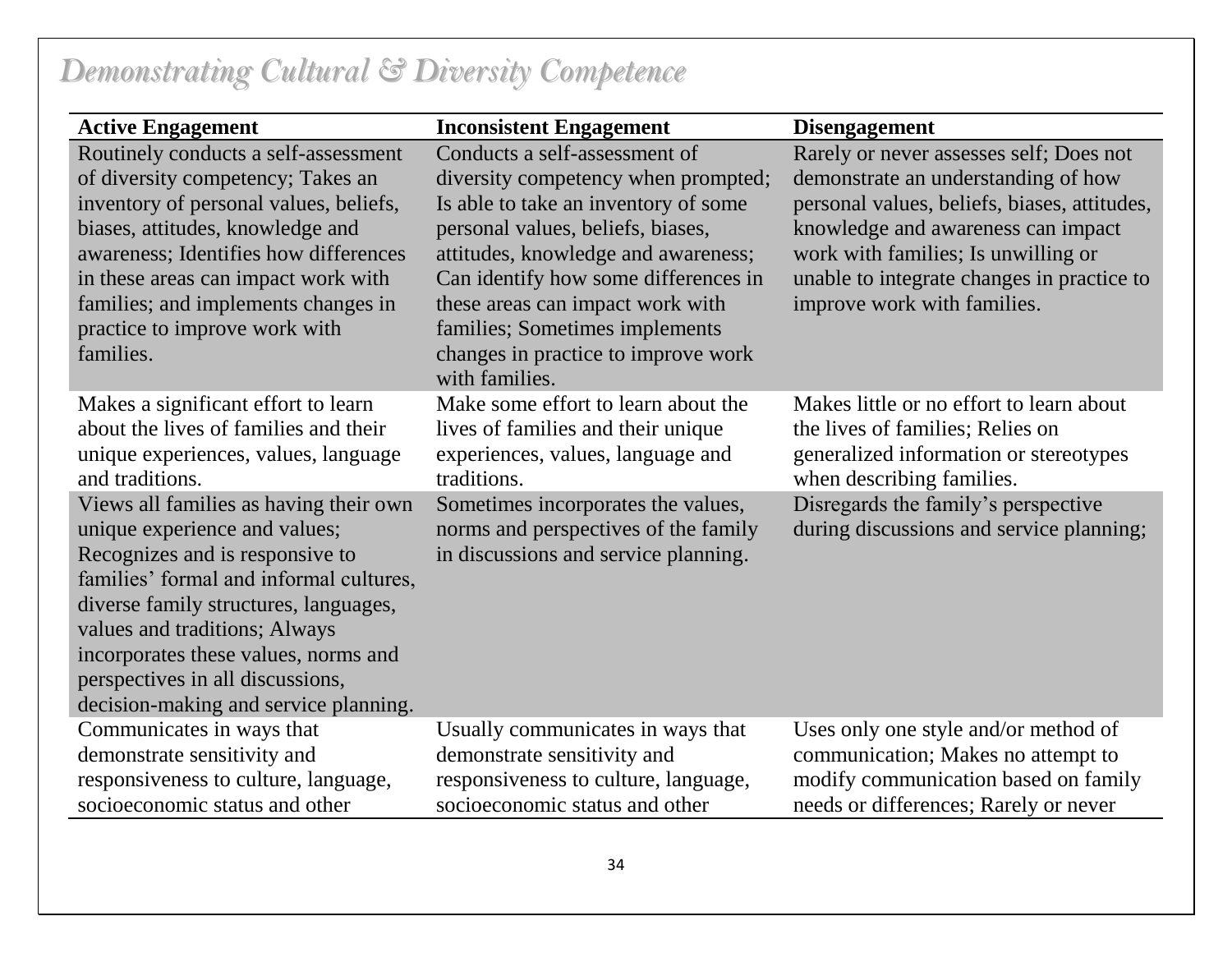| differences; Uses a variety of verbal<br>and nonverbal communication<br>techniques that encourage positive<br>interaction with families; provides<br>opportunities for families to<br>communicate in their first language<br>and/or dialect; always uses interpreters<br>or translators effectively to gather<br>information, conduct assessments and<br>partner in safety service planning.                                  | differences; uses a few different verbal<br>and nonverbal techniques that<br>encourage positive interaction with<br>families; usually provides the<br>opportunity for families to<br>communicate in their first language<br>and/or dialect; and usually uses<br>interpreters or translators for gathering<br>information, conduct assessments and<br>partner in safety service planning.                                   | uses interpreters or translators, or relies<br>on family members or children to<br>interpret or translate.                                                                                                                                                                                                                                                                                |
|-------------------------------------------------------------------------------------------------------------------------------------------------------------------------------------------------------------------------------------------------------------------------------------------------------------------------------------------------------------------------------------------------------------------------------|----------------------------------------------------------------------------------------------------------------------------------------------------------------------------------------------------------------------------------------------------------------------------------------------------------------------------------------------------------------------------------------------------------------------------|-------------------------------------------------------------------------------------------------------------------------------------------------------------------------------------------------------------------------------------------------------------------------------------------------------------------------------------------------------------------------------------------|
| Always informs authoritative entities,<br>such as law enforcement and the<br>courts, in addition to providers and<br>community partners of any unique<br>communication needs of the family,<br>such as the need for an interpreter.                                                                                                                                                                                           | Sometimes informs authoritative<br>entities, such as law enforcement and<br>the courts, in addition to providers and<br>community providers of any unique<br>communication needs of the family.                                                                                                                                                                                                                            | Does not inform authoritative entities,<br>such as law enforcement and the court,<br>providers and community partners of any<br>unique communication needs of the<br>family.                                                                                                                                                                                                              |
| Always considers the uniqueness of<br>families with respect to culture,<br>language, socioeconomic status and<br>other differences when assisting them<br>in identifying and accessing services.<br>Builds and uses knowledge of<br>differences to collaborate with<br>schools, service providers, government<br>entities and others. Researches and<br>engages collaborative partners who<br>can serve as experts in service | Occasionally considers the uniqueness<br>of families with respect to culture,<br>language, socioeconomic status and<br>other differences when assisting them<br>in identifying and accessing services;<br>Sometimes builds and uses<br>knowledge of differences to<br>collaborate with schools, service<br>providers, government entities and<br>others; Occasionally researches and<br>engages collaborative partners who | Does not consider the family's culture,<br>language, socioeconomic status or other<br>differences when identifying services;<br>Always presents the same options for<br>service; Does not research the best match<br>for services for families based on their<br>uniqueness; Does not attempt to build or<br>use knowledge of differences among<br>families for collaboration or advocacy |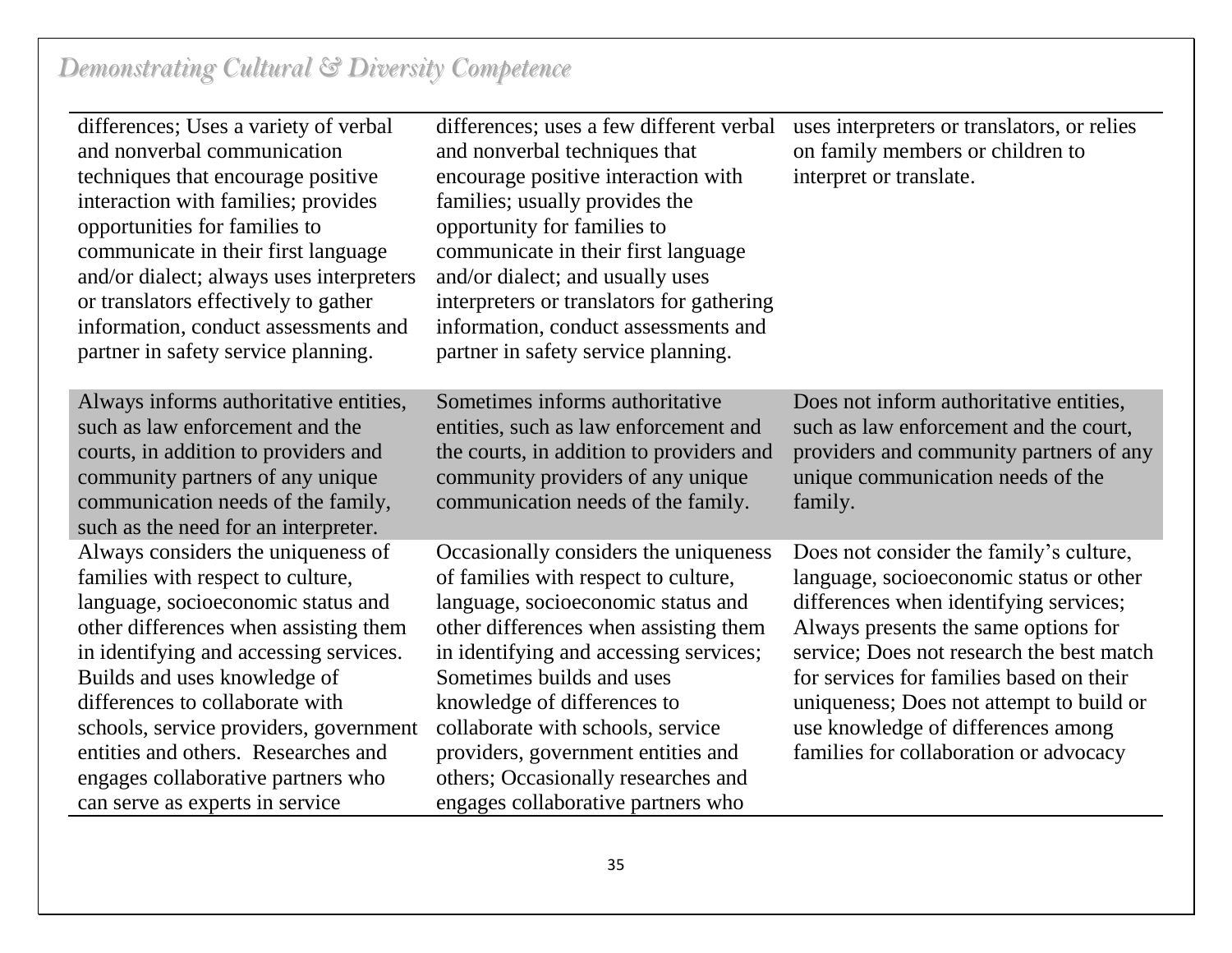| delivery. | can serve as experts in service delivery |  |
|-----------|------------------------------------------|--|
|           | Most often relies on "standard"          |  |
|           | services.                                |  |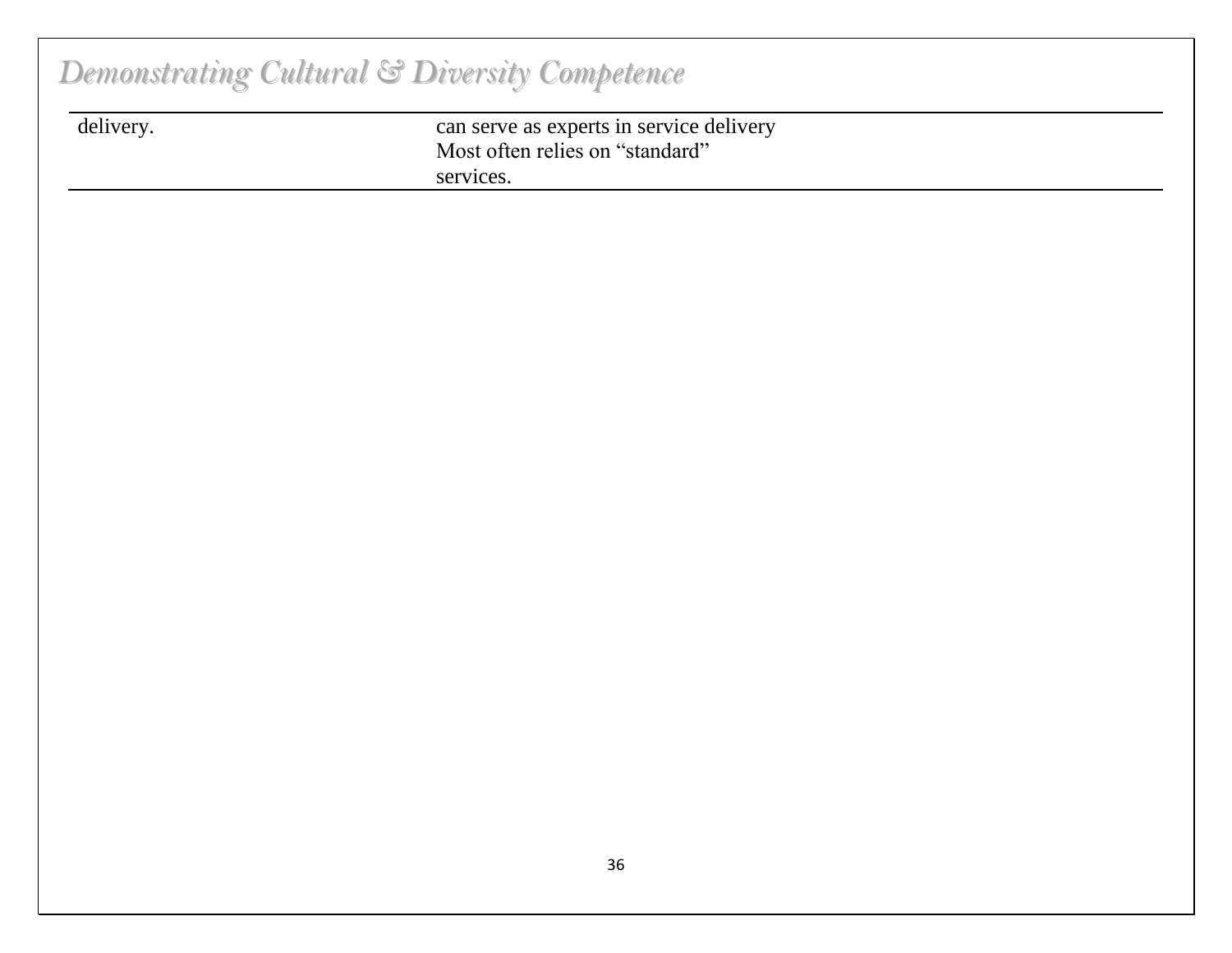*Effectively sending and receiving information within the appropriate cultural context. Methods include verbal, nonverbal, electronic and written communication.*

"Communication is the process by which information is transferred from one person to another and is understood by them."

--Reder and Duncan, 2003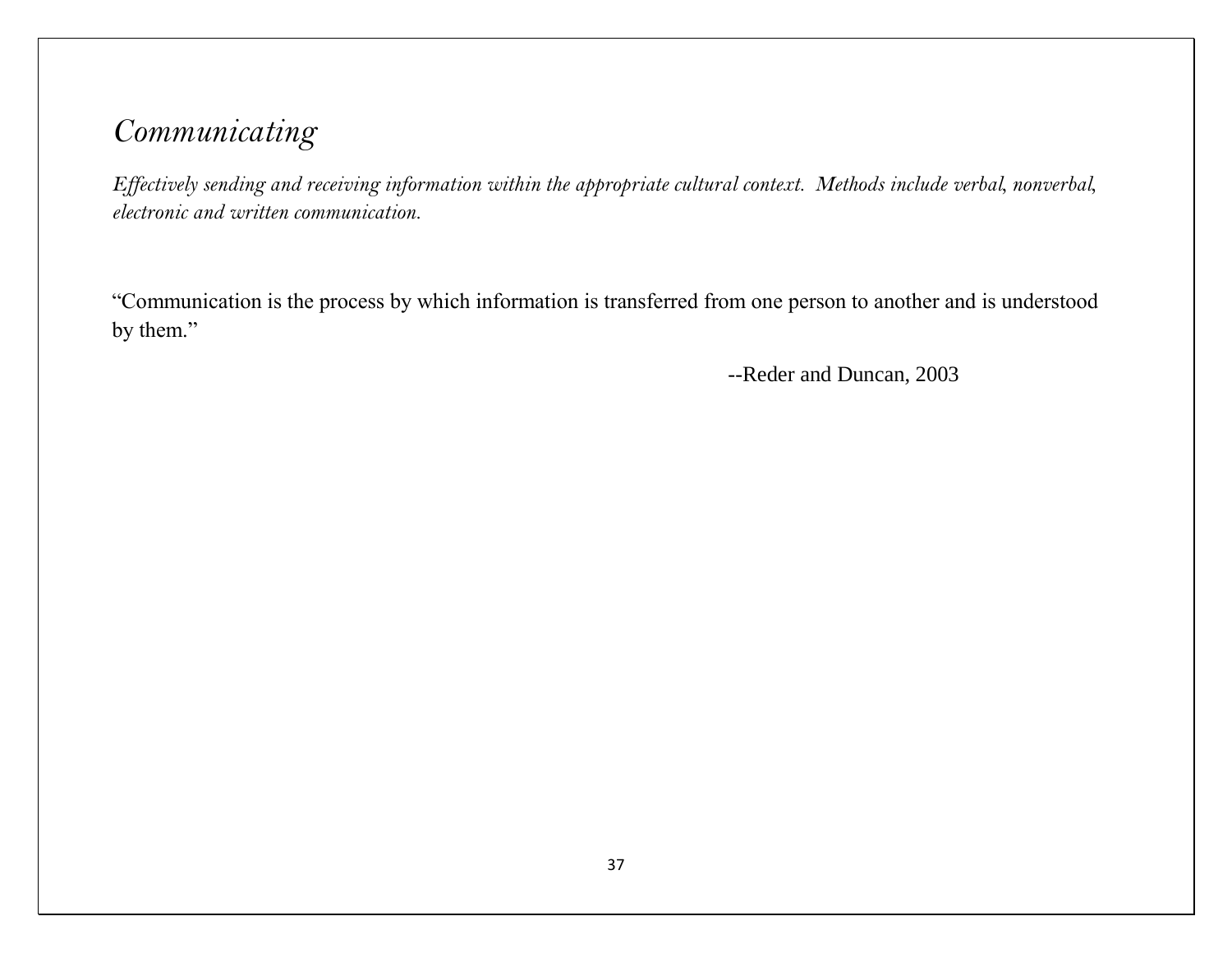| <b>Active Engagement</b>                                                                                                                                                                                                                                                       | <b>Inconsistent Engagement</b>                                                                                                                                                                                                                                                                                | <b>Disengagement</b>                                                                                                                                                                                                                              |
|--------------------------------------------------------------------------------------------------------------------------------------------------------------------------------------------------------------------------------------------------------------------------------|---------------------------------------------------------------------------------------------------------------------------------------------------------------------------------------------------------------------------------------------------------------------------------------------------------------|---------------------------------------------------------------------------------------------------------------------------------------------------------------------------------------------------------------------------------------------------|
| Prepares ahead of time when verbally<br>communicating with individuals or<br>groups; Gathers and organizes<br>information, prepares talking points and<br>identifies questions to ask.                                                                                         | Inconsistently or inadequately<br>prepares for communication with<br>individuals or groups.                                                                                                                                                                                                                   | Does not prepare for communication<br>with individuals or groups.                                                                                                                                                                                 |
| Communications are clear, thorough, and<br>timely. All written reports, verbal<br>communications or OR-Kids entries<br>reflect essential information.                                                                                                                          | Prepares written reports, verbal<br>communications or OR-Kids entries<br>that are inconsistently clear, thorough,<br>timely, and that reflect essential<br>information                                                                                                                                        | Prepares written reports, verbal<br>communications or OR-Kids entries that<br>are unclear, late, or lacking in detail; that<br>contain jargon, lingo or abbreviations; or<br>that reflect essential information.                                  |
| Coordinates the timing, sequencing and<br>content of communication when more<br>than one person will be communicating<br>with a family, service provider or court,<br>or when the worker needs to<br>communicate with more than one family<br>member.                          | Inconsistently coordinates timing,<br>sequencing and content of<br>communication when more than one<br>person will be communicating with<br>the family, service provider or court;<br>does not recognize the importance of<br>timing or sequencing when<br>communicating with more than one<br>family member. | Does not coordinate timing or content of<br>communication when more than one<br>person will be communicating with the<br>family, service provider or court; makes<br>errors in the sequence of communication<br>with more than one family member. |
| Ensures recipients of communications<br>have understood the communication. For<br>example, summarizes conversations and<br>agreed-upon actions or decisions and asks<br>the recipient if anything was unclear to<br>him/her. Provides follow-up clarification<br>if necessary. | Inconsistently ensures recipients of<br>communications have understood;<br>inconsistently follows up to ensure<br>understanding.                                                                                                                                                                              | Does not follow up to ensure<br>understanding or check for recipients'<br>understanding of communications.                                                                                                                                        |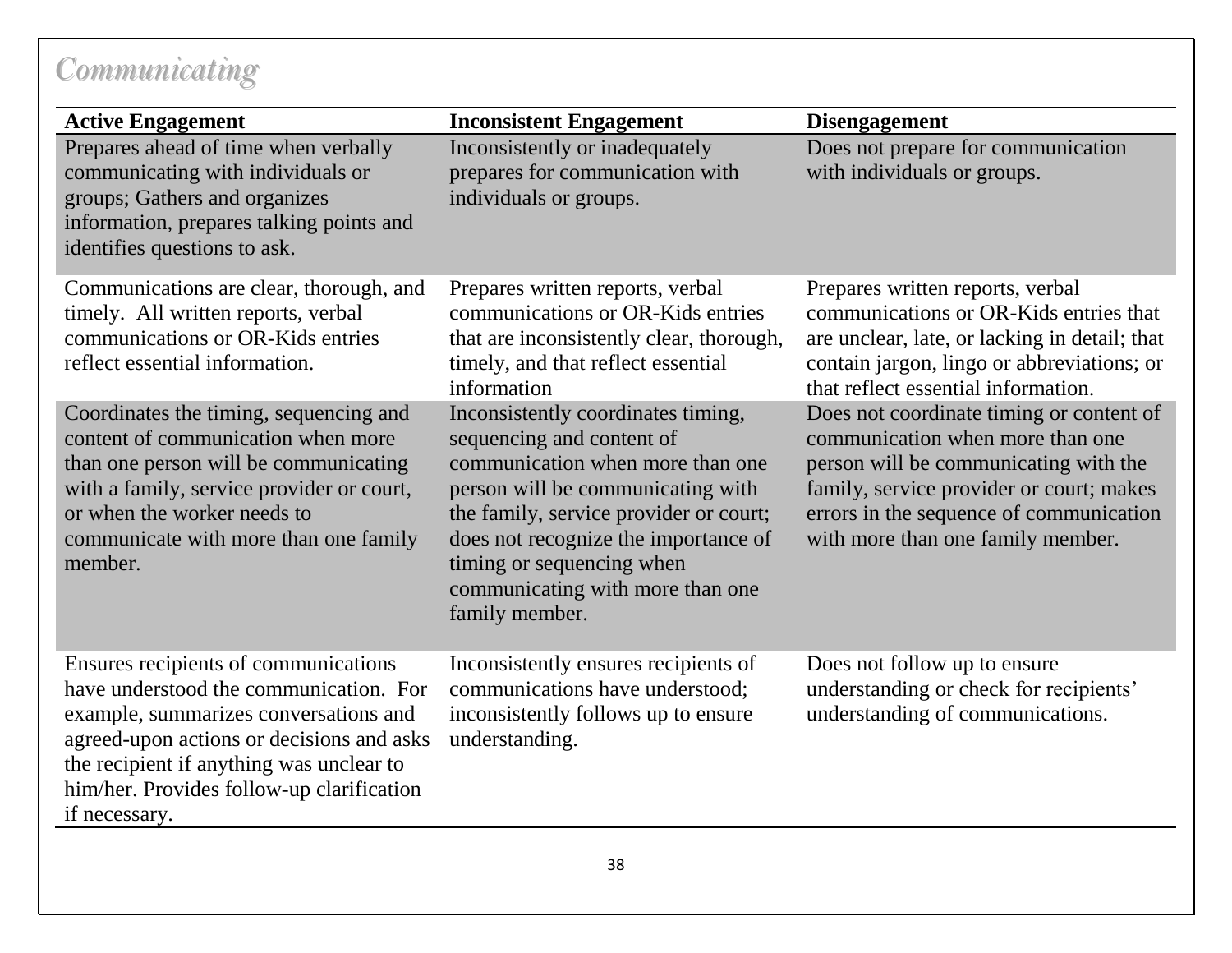| Uses agency protocol regarding<br>communication. This includes<br>communication within the agency, with<br>the media and with community partners.<br>Always maintains confidentiality.                                                                                                                                                                 | Inconsistently uses agency protocol<br>regarding communication.                                                                                                                                                                                                                       | Does not follow agency protocol<br>regarding communication.                                                                                                                                                                                                                                             |
|--------------------------------------------------------------------------------------------------------------------------------------------------------------------------------------------------------------------------------------------------------------------------------------------------------------------------------------------------------|---------------------------------------------------------------------------------------------------------------------------------------------------------------------------------------------------------------------------------------------------------------------------------------|---------------------------------------------------------------------------------------------------------------------------------------------------------------------------------------------------------------------------------------------------------------------------------------------------------|
| Identifies emotional, interpersonal,<br>interagency, organization and<br>technological barriers or complications in<br>communicating with staff, families,<br>community providers or courts, and<br>works to minimize or resolve them.                                                                                                                 | Inconsistently identifies barriers or<br>identifies barriers but inconsistently<br>works to minimize or resolve them.                                                                                                                                                                 | Does not identify barriers to<br>communication; does not work to<br>minimize or resolve barriers.                                                                                                                                                                                                       |
| Uses respectful communication. Engages<br>in difficult conversations with those<br>involved; refrains from gossiping or<br>complaining to others; does not use<br>pejorative descriptive language in written<br>or verbal communication; and is honest,<br>timely and objective.                                                                       | Inconsistently uses respectful<br>communication.                                                                                                                                                                                                                                      | Avoids difficult conversation; gossips;<br>complains to others; uses pejorative<br>language, is not honest, timely or<br>objective.                                                                                                                                                                     |
| Recognizes and appropriately responds to<br>nonverbal communication and the context<br>of the communication. Considers factors<br>that may affect communication, such as<br>strong emotions, trauma or people<br>included in the conversation who may<br>inhibit frank discussions. Uses active<br>listening techniques. Asks open ended<br>questions. | Inconsistently recognizes and<br>responds to nonverbal communication<br>and the context of the communication,<br>as well as the spoken or written word.<br>Inconsistently considers emotions,<br>trauma or people included in<br>conversations that may inhibit frank<br>discussions. | Does not recognize or respond to<br>nonverbal communication or the context<br>of communication, or consistently<br>misinterprets nonverbal communication.<br>Does not consider strong emotions,<br>trauma or people included that may<br>inhibit frank discussions. Mainly asks<br>yes or no questions. |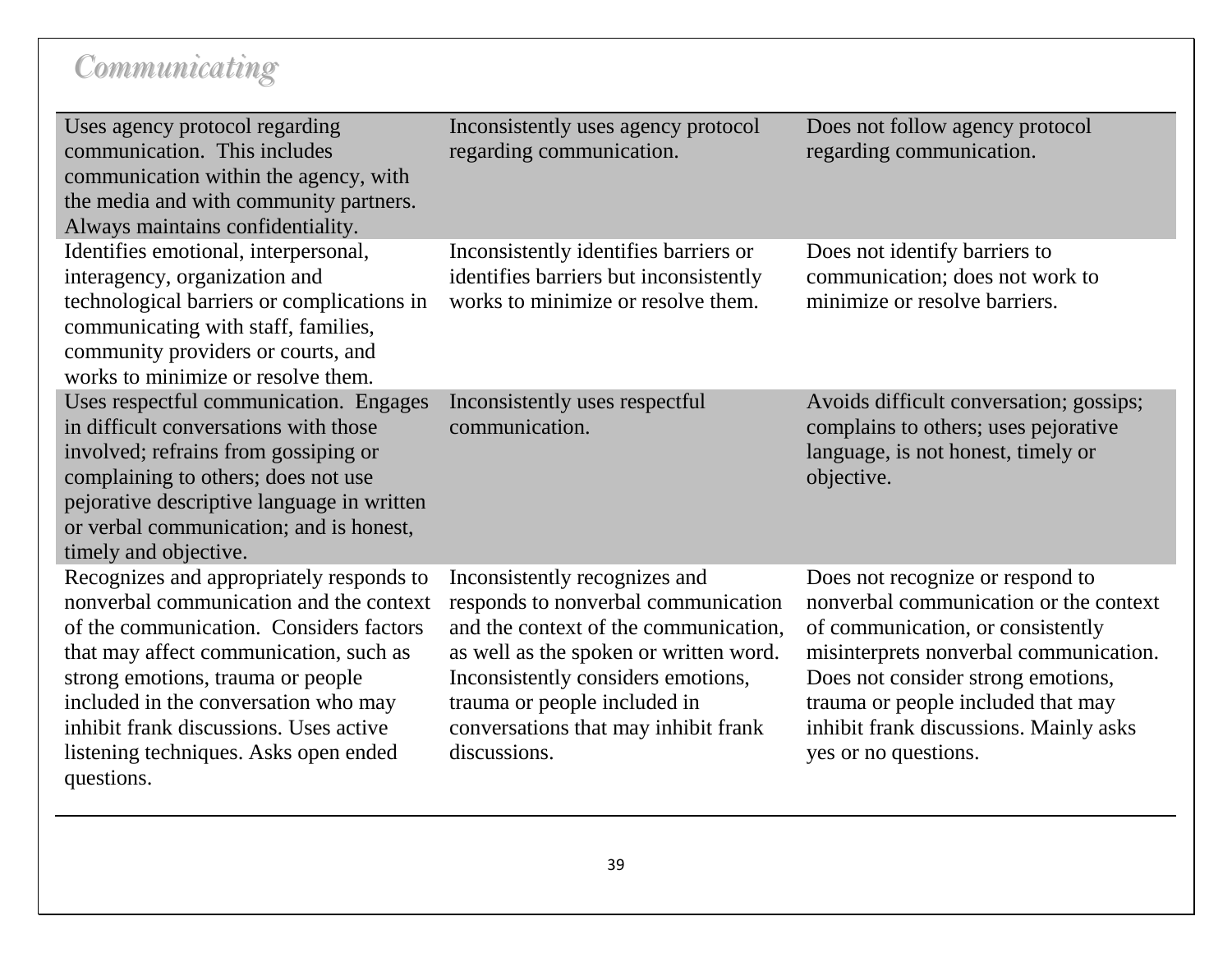| When necessary, arranges for translator    | Inconsistently arranges for interpreters | Does not arrange for interpreters or |
|--------------------------------------------|------------------------------------------|--------------------------------------|
| and language interpreters for verbal       | or translators, or inconsistently        | translators.                         |
| communication and translation of           | prepares interpreters or translators.    |                                      |
| documents and written communication.       |                                          |                                      |
| Helps prepare interpreters and translators |                                          |                                      |
| for these tasks.                           |                                          |                                      |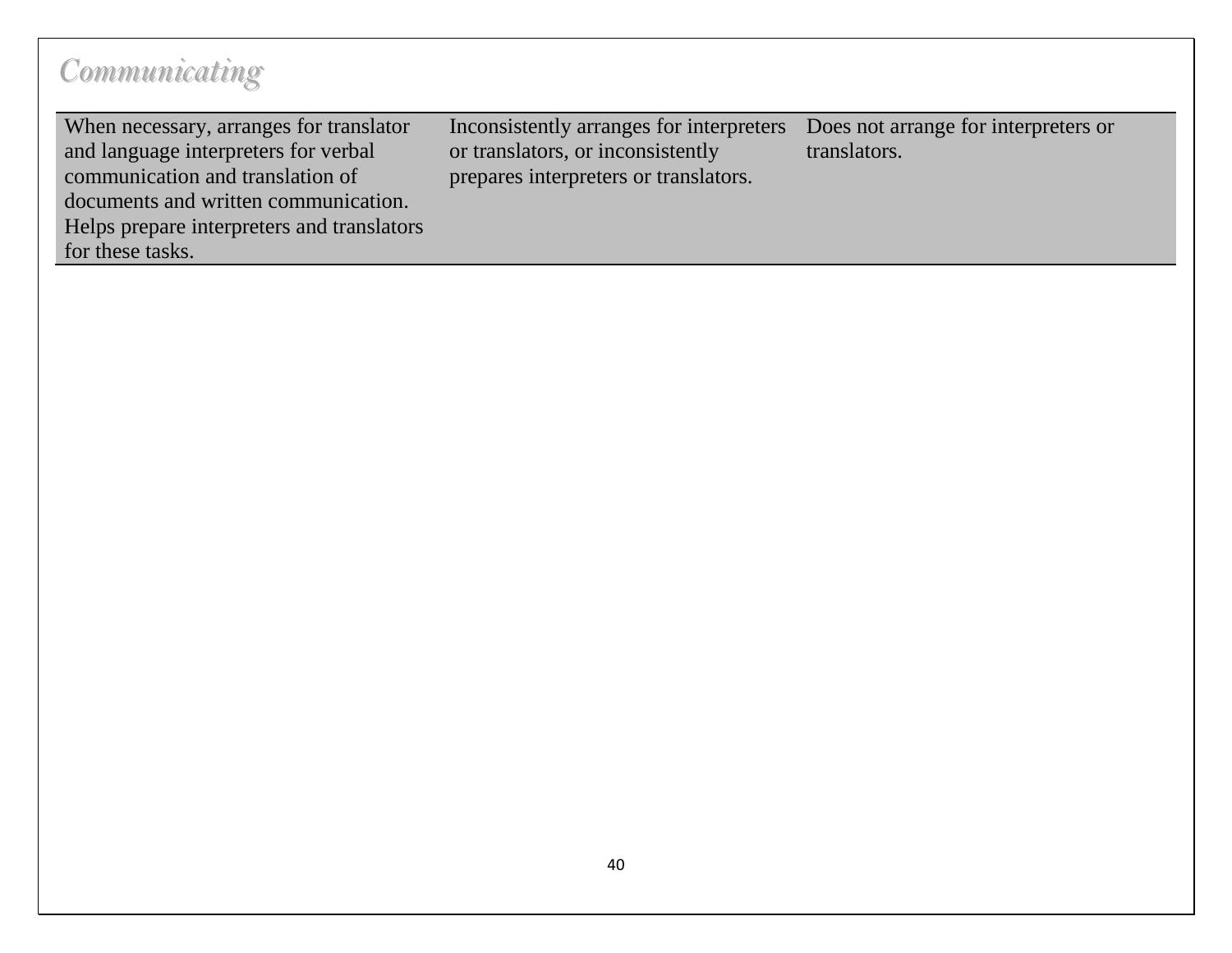### *Collaborating*

*Establishing and maintaining mutually beneficial and well-defined relationships with community partners and families to achieve goals of safety, permanence and well-being for children and families.*

"Social workers in child welfare shall have demonstrated competence in collaborating with child welfare agencies and other relevant entities in the provision of services to children and families. There is a collaborative relationship between child welfare professionals and other professionals whose mission includes child protection. The social worker should understand the roles and goals of other professionals in the field and work toward enhanced collaboration and understanding. Such collaboration may include other professionals, paraprofessionals and community leaders. The collaboration can ensure that the services are available to community members and can identify emerging problems of service delivery plans. In addition, such collaborations can monitor and implementation of effects of child welfare programs on the community."

--National Association of Social Worker, Standards for Social Work Practice in Child Welfare, 2005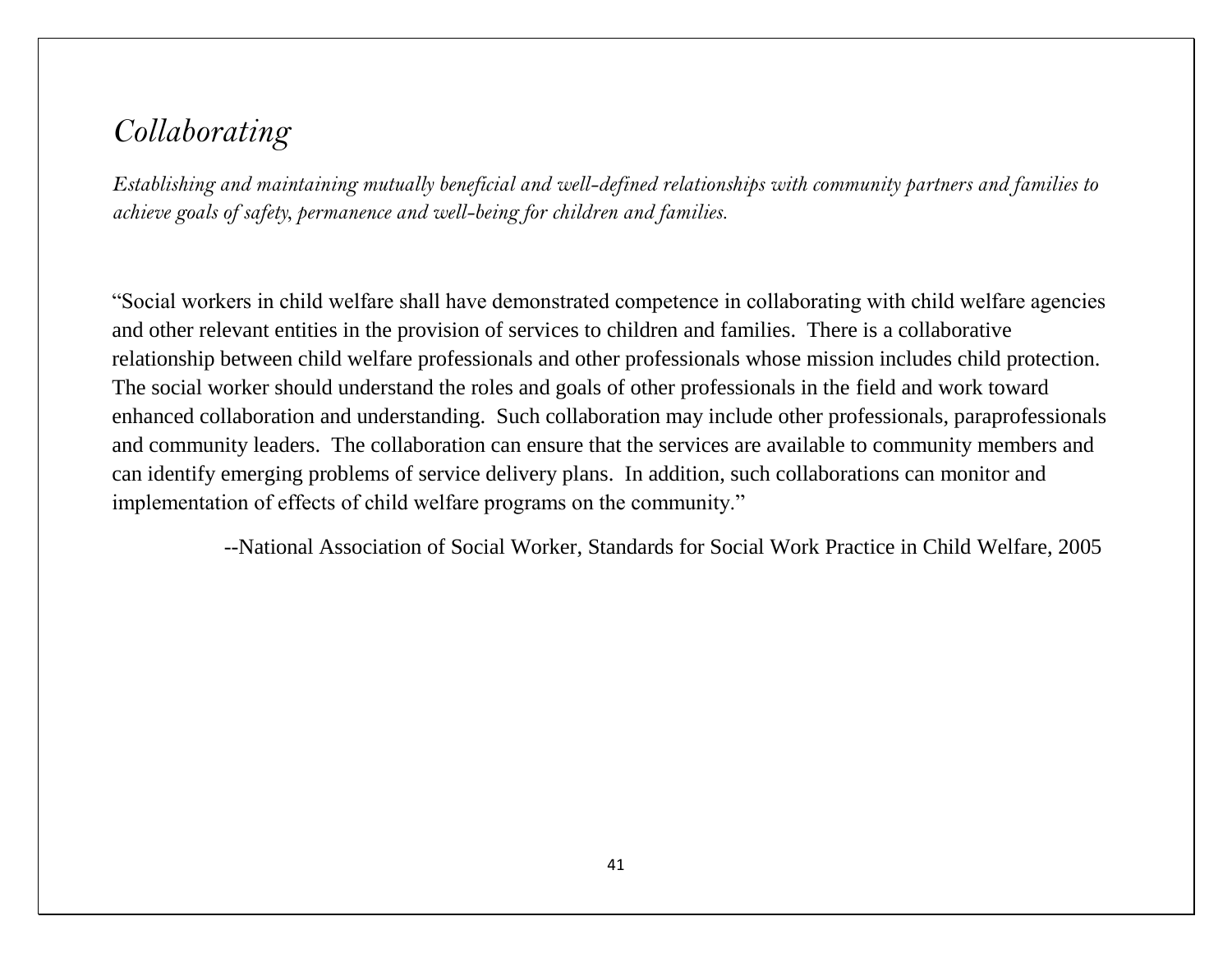## *Collaborating*

| <b>Actively Engaged</b>                                                                                                                                                                               | <b>Inconsistent</b>                                                                                                                                                         | <b>Disengaged</b>                                                                                                                                                                                                     |
|-------------------------------------------------------------------------------------------------------------------------------------------------------------------------------------------------------|-----------------------------------------------------------------------------------------------------------------------------------------------------------------------------|-----------------------------------------------------------------------------------------------------------------------------------------------------------------------------------------------------------------------|
| Seeks to understand a community<br>partner's perspective when differences of<br>opinion arise.                                                                                                        | Sometimes avoids discussion of<br>differences and moves forward<br>without understanding or resolution.                                                                     | Assumes that the community partner and<br>his/her perspective are wrong.                                                                                                                                              |
| If the family consents, involves<br>community partners in service-planning<br>meetings, family team meetings and<br>reviews.                                                                          | Inconsistently or sometimes involves<br>community partners in service-<br>planning meetings with families,<br>family team meetings, reviews (if<br>family is in agreement). | Works in isolation without involving<br>partners in meetings.                                                                                                                                                         |
| Shares all pertinent information with<br>partners within the bounds of<br>confidentiality.                                                                                                            | Inconsistently shares information.<br>Sometimes shares limited information<br>or details not pertinent to service<br>provision.                                             | Shares details that are not necessary for<br>the service provider to provide good<br>services to the family; does not provide<br>necessary information so that the service<br>provider can properly serve the family. |
| Always follows up with community<br>partners on agreed-upon activities in a<br>timely manner.                                                                                                         | Usually follows up with community<br>partner, but is not always timely.                                                                                                     | Fails to follow up with community<br>partners on agreed-upon activities<br>without reason.                                                                                                                            |
| Discusses plans for terminating agency<br>involvement; explains the process for<br>termination and discusses the nature of<br>the partner agency's continued<br>involvement with the family (if any). | Discusses termination but usually<br>when the decision already has been<br>made.                                                                                            | Closes the family cases without notifying<br>or discussing with community<br>partners/service providers.                                                                                                              |
| Coordinates and conducts assessment<br>activities with community partners as<br>stipulated by agency policy and/or a<br>Memorandum of Understanding. Partners                                         | Usually coordinates and conducts<br>assessment activities with community<br>partners. Sometimes avoids<br>coordinating activities when                                      | Conducts assessment activities<br>independent of or without regard to<br>collaboration with community partners.                                                                                                       |